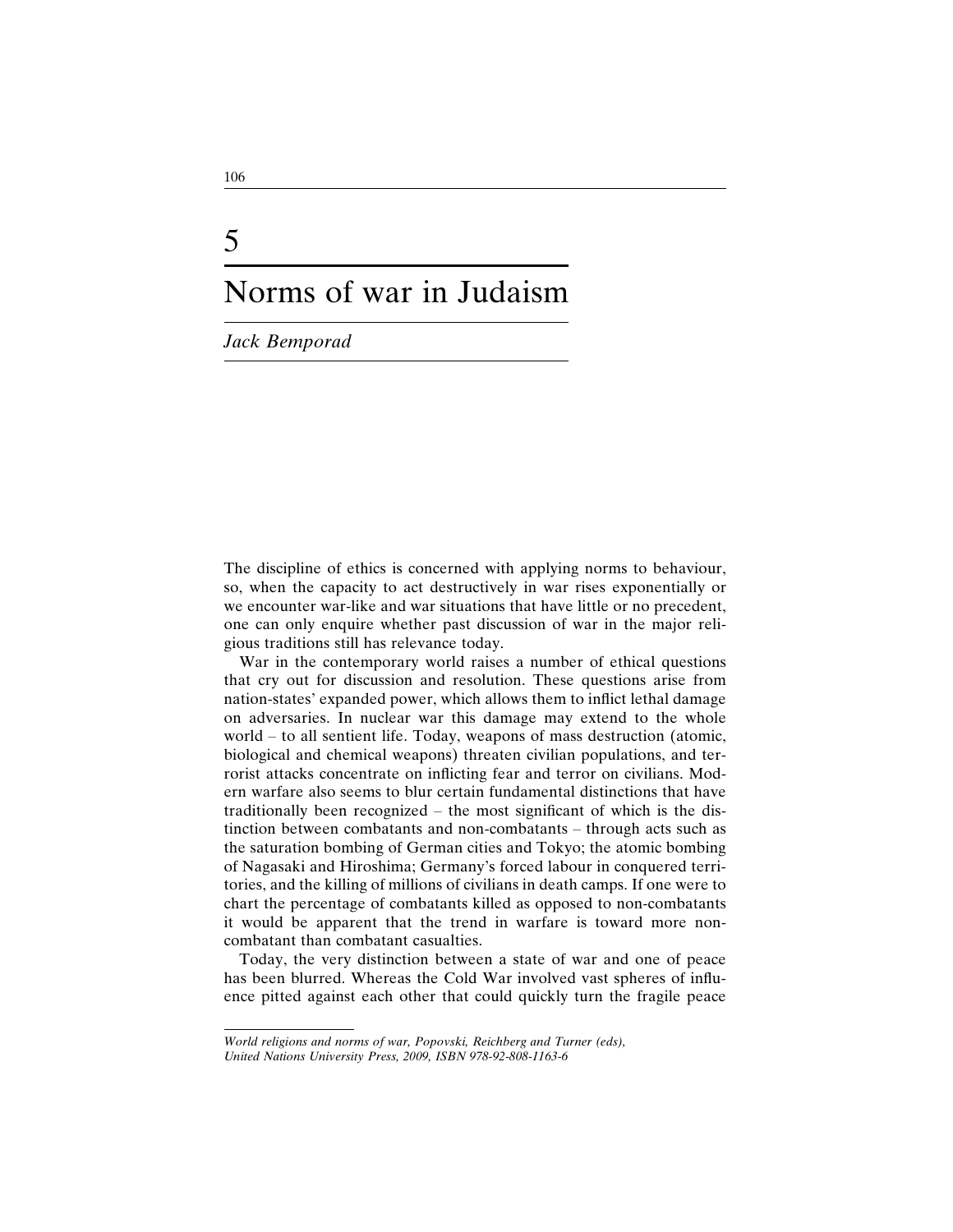into seething war, the recent rise of terrorism and its continuing threat have created a twilight zone where it becomes hard to distinguish between conditions of peace and war.

Although the killing of civilians was not uncommon in pre-modern war, especially religious wars, the basic premise of conventional war and the foundation of all just war theories is the separation of combatants from non-combatants. It is the moral lynchpin of what makes a war a just war: extreme care must be taken to ensure that those killed in battle are soldiers – those fighting the war and not people who are not directly engaged in battle. The Geneva Conventions and organizations such as Human Rights Watch make this the essential factor in determining human rights violations in warfare.

This has been complicated by the way weapons themselves have changed and how they are used. Suicide bombers are the most recent and most effective weapons in the increasingly predominant form of post-modern war – asymmetric war, war that concentrates on the killing of civilians. Suicide bombers in asymmetric war can be considered the equivalent of the most destructive weapon in conventional warfare because they turn conventional warfare and its rules and ethics on their head.

Just war traditions arose for two main reasons. First, it was believed that there would always be war. Secondly, it was believed that civilized nations and individuals must impose moral standards with respect to what is proper and improper behaviour in warfare.

The two alternatives to just war traditions – realpolitik and pacifism – ultimately abandon any ethic of war. Realpolitik claims that moral categories simply do not apply to war, whereas pacifism claims that, since the deliberate killing of innocent human beings is immoral and no individual can act so as to do what is immoral, war, which by definition involves such killing, must be entirely disallowed on moral grounds. Proponents of the necessity for the category of just war claim that both of these alternatives are indefensible, and that a third alternative, a just war tradition, is necessary.

Although the Jewish tradition does not operate with the just war categories of jus ad bellum and jus in bello, many aspects of the discussions in biblical and rabbinical sources parallel these considerations. One can roughly categorize certain statements as contributing to right reasons for going to war as well as for engaging in war.

What is significantly different between Judaism and just war theory is the biblical and later Jewish belief that war is not a natural condition and that universal peace will become reality. Both biblical and rabbinical sources stress this point; the texts and Jewish tradition are much more concerned with peace and its importance than they are with war.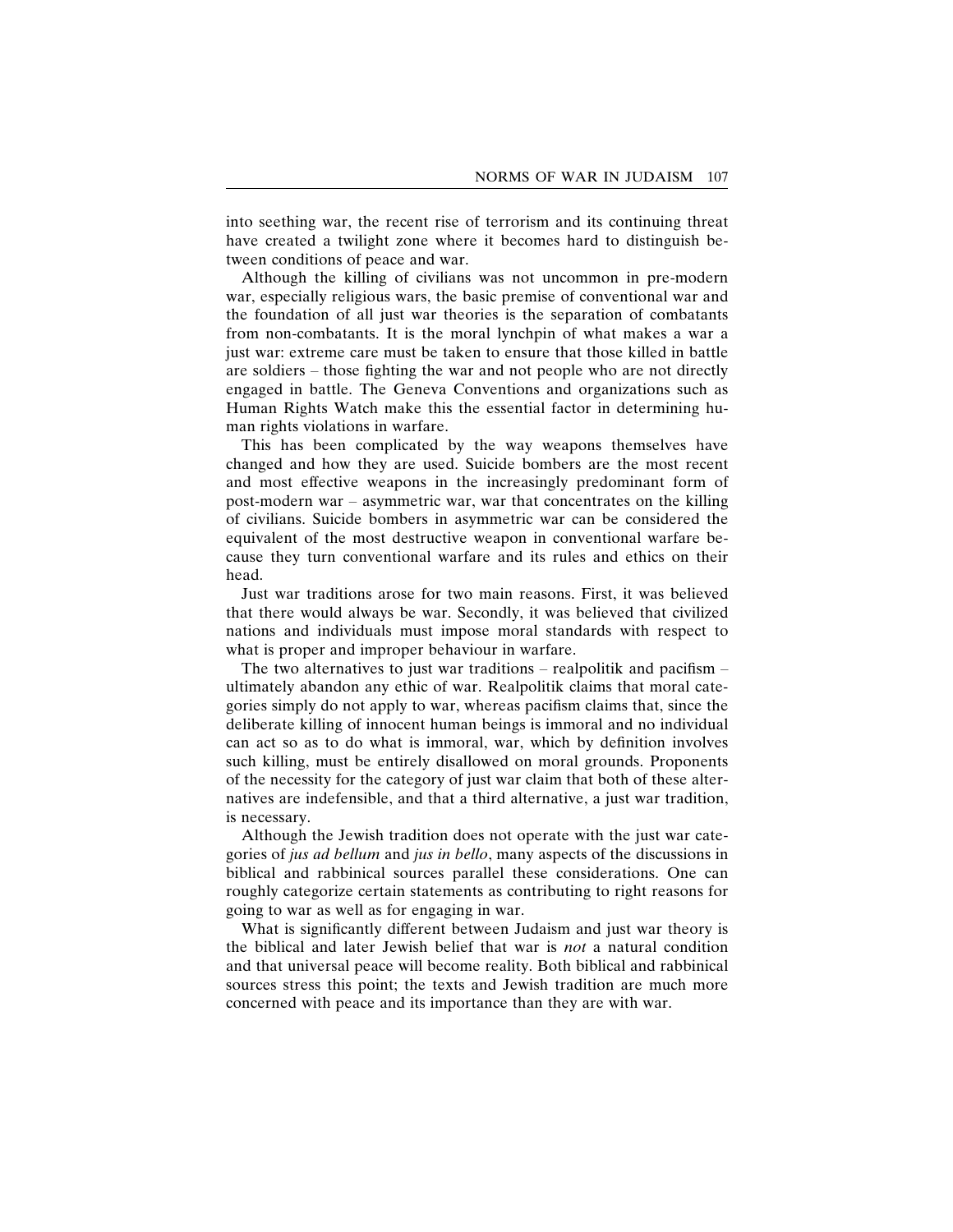## The Bible

In reviewing biblical texts, we must always keep in mind that the Bible did not create the reality it describes. Judaism emerged out of a tribal society that had its own rules and practices with respect to war. These practices often led to annihilation and enslavement, as evidenced in the historical books of the Bible. From the numerous descriptions of such biblical wars one might come to the conclusion that the Hebrew Bible endorses such practices. However, what is important in reading the texts is to see how the biblical authors tried to distinguish themselves from those ambient values and practices and introduced new ideas and ideals that are foundational for our understanding of society and humanity.

The most significant text related to war and peace in the Bible is Deuteronomy 20. In this chapter a number of the issues concerning war in the Jewish tradition are present. These include God as the Warrior for the Israelites:

- 1: When you take the field against your enemies, and see horses and chariots forces larger than yours – have no fear of them; for the LORD your God, who brought thee up out of the land of Egypt is with you.
- 2: Before you join battle, the priest shall come forward and address the troops,
- 3: He shall say unto them: ''Hear, O Israel, you are about to join battle with your enemy; let not your courage falter. Do not be in fear or in panic, or in dread of them;
- 4: for it is the LORD your God marches with you to do battle for you against your enemy, to bring you victory.''

In essence, this passage states that God is the warrior in Jewish battle. He alone is the executor of warfare. This is brought out in the verses that follow listing all those exempted from military service. The list is so extensive that it becomes seemingly impossible to mount an army to make war and reinforces the belief that it is God who fights for Israel and not man.1

- 5: Then the officials shall address the troops as follows: ''Is there anyone who has built a new house but has not dedicated it? Let him go back to his home lest he die in battle and another dedicate it.''
- 6: ''Is there anyone who has planted a vineyard but never harvested it? Let him go back to his home lest he die in battle and another harvest it.''
- 7: ''Is there anyone who has paid a bride-price for a wife, but who has not yet married her? Let him go home lest he die and another marry her.''
- 8: The officials shall go on addressing the troops and say, ''Is there anyone afraid and disheartened? Let him go back to his home, lest the courage of his comrades flags like his.''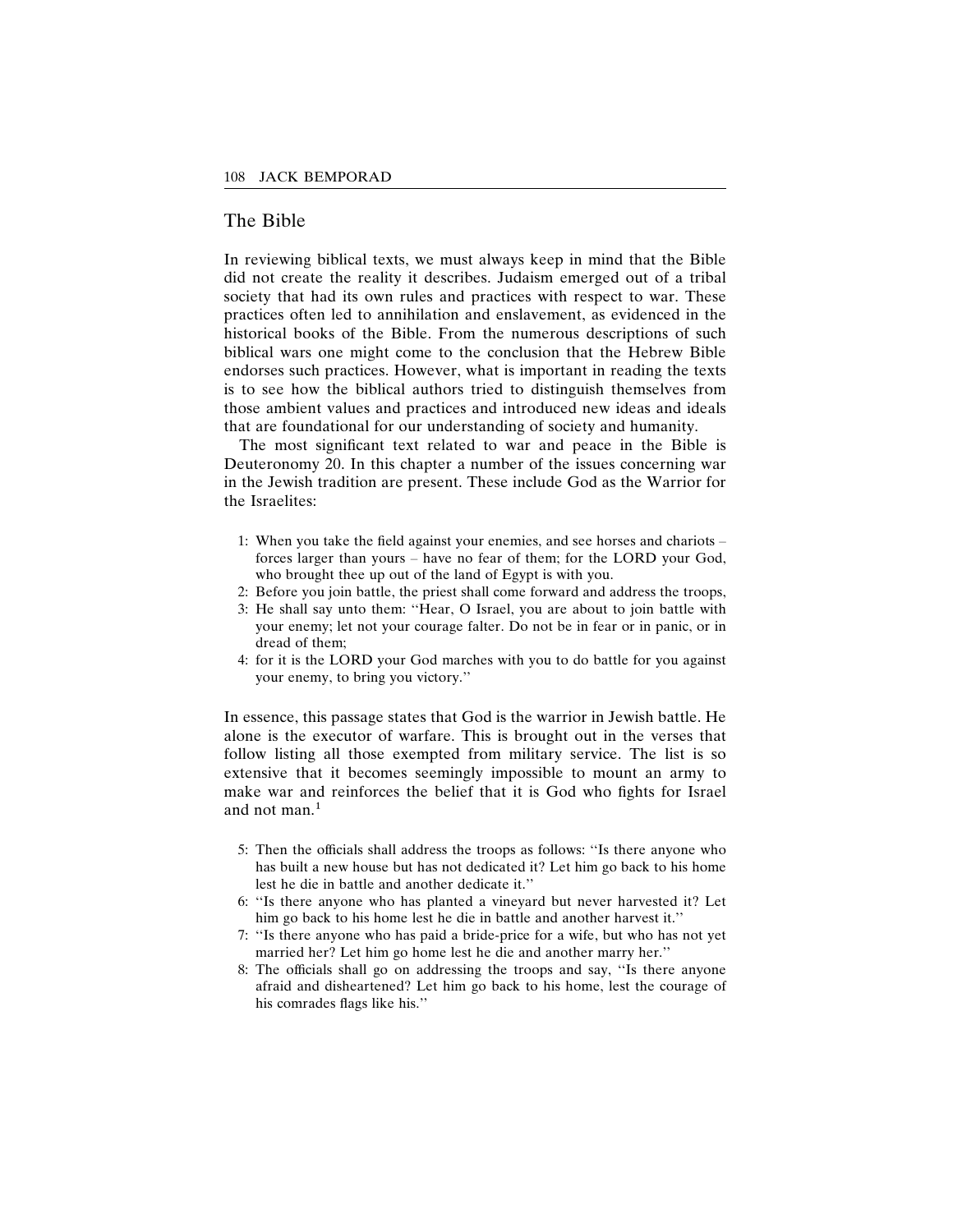Those who built new houses, farmers (those who planted vineyards), bridegrooms, and those who were afraid or emotionally susceptible to compassion during battle were all exempt from going to war. In the Bible it thus appears that the primary need is to provide continuity of life even during war. These verses are then followed by the command to sue for peace before beginning hostilities. Verse 10 reads: ''When you approach a town to attack it, you shall offer it terms of peace.'' Deuteronomy 20 then ends with a caution against wanton destruction:

19: When in your war against a city you have to besiege it a long time in order to capture it, you must not destroy its trees, wielding the axe against them. You may eat of them, but you must not cut them down. Are the trees of the field human to withdraw before you into the besieged city?

Weinfeld describes Deuteronomy 20 as ''orations of an idealizing character'', and states that much of Deuteronomy, including Deuteronomy 20, is the product of speculative thoughts that do not derive from cultic reality.2 Boecker writes that an essential feature of Deuteronomy is ''the theologization of older legal prescriptions''.3 Although modern biblical scholars such as Millard C. Lind, Martin Buber, Moshe Greenberg and Gerhard von Rad disagree about how much has been correctly attributed to the past in biblical narratives, they all agree that war is something God wages on behalf of Israel, and that Israel is, in the main, a passive recipient of God's wondrous deeds. As described in Joshua 23:3–13, ''A single man of you put a thousand of them to flight, for it is YHWH your God who has fought for you.''

The concept that everyone goes to war was not characteristic of the period of the judges, and going to war with soldiers and mercenaries happens only when a monarchy is established. Until the time of Samuel, the establishment of a monarchy was not in the Jewish tradition, for the biblical definition of God and His Law makes God the ultimate ruler, the ultimate king.

The Samuel narrative is clear in its description of the evils of kingship where a human king usurps the rule of God. I Samuel 8:19–20 reads, ''Where they [the people] said, 'No, we will have a king over us that we may also be like all the nations, that our king will govern us and go out before us and fight our battles'", and Ezekiel 20:32 elaborates on this same point, maintaining that being like other people entails idolatry. When the prophet says "What is in your mind shall never happen – the thought, 'Let us be like the nations, like the tribes of the countries, and worship wood and stone,''' he is connecting the Israelites' desire for a monarch to pagan kingship and the temptation for hubris and idolatry, and the idea that idolatry, defined as self-aggrandizement and the rejection of God's will, inevitably leads to war.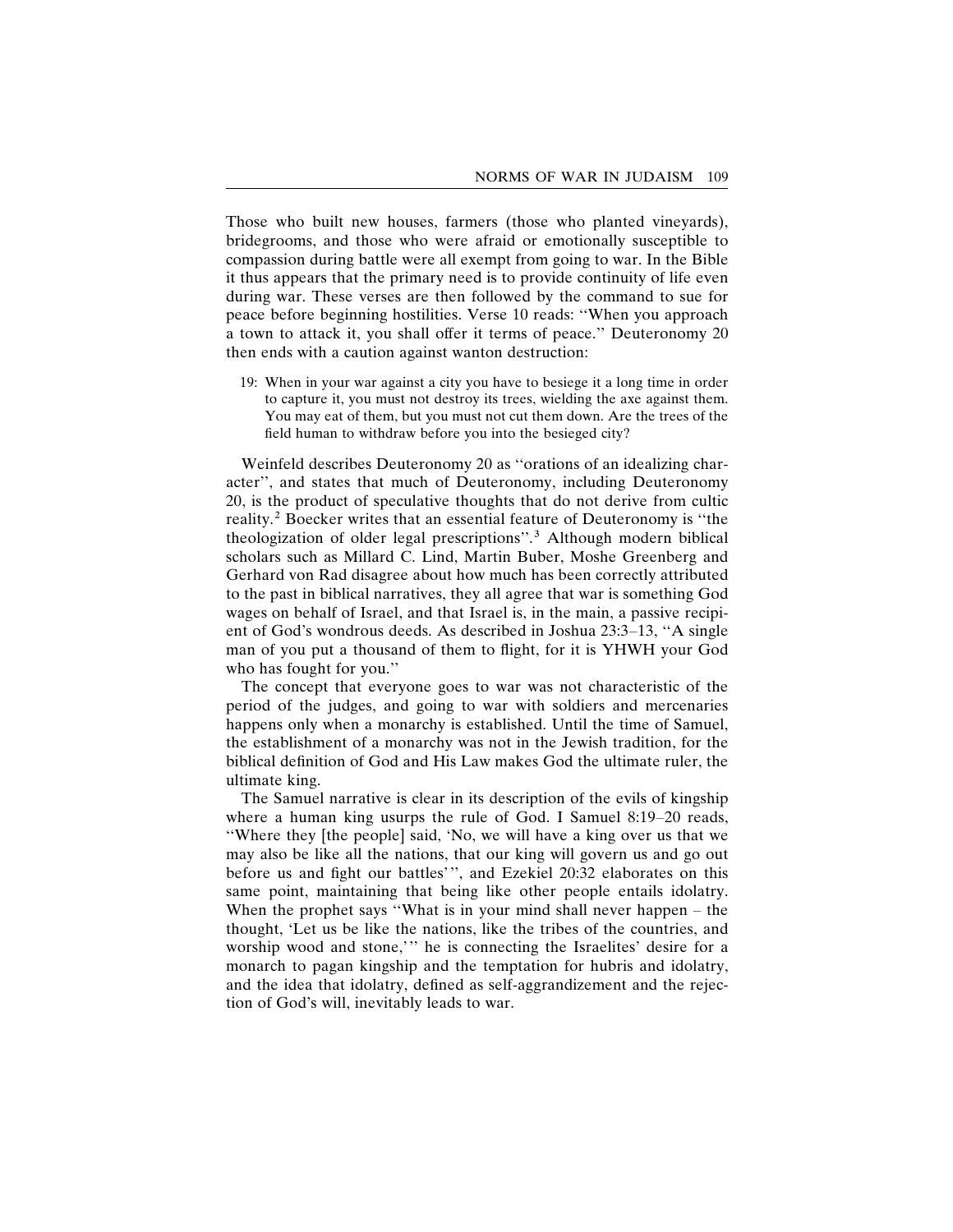As the years passed, however, and the threat of attack by the neighbouring Philistine nation increased, the people called for the coronation of a king to represent them in the halls of rulers (Assyria, Egypt) and to lead them in battle should there be a need. This loss of faith in God as Warrior would lead to their ultimate downfall. Under duress, God sanctioned the establishment of a Jewish monarch.

It is important to understand what it is about the kingship of the surrounding peoples that made the biblical authors contrast it with the kingship of God. Tsevat states:

The meaning of the kingship according to the Bible is the denial to man of the concentration and permanence of power. Power in society is God's; He is the only source of might, authority, command, and ownership of the land; He is the author of morals, law, and judgment; He guarantees freedom and a measure of equality; He is the leader of journeys in the desert and campaigns in the towns. By the eighth century [BCE] the consequences of the idea of divine kingship had been ever more ignored by the rulers of the people, and reality had come ever more into conflict with it. It was then that the great prophets rose to adjust the reality of their day to the standards of the idea.<sup>4</sup>

Buber explains that the kingship of God archetype was decisive for biblical history. Everything is viewed through a theological lens that establishes God as the ultimate king and His law as the ultimate law. It is His law that is to predominate over the idolatrous practices of the surrounding peoples. Indeed, the justification that the Bible gives for the destruction of the Canaanites is to avoid Israel's falling into idolatry and practising its most horrendous aspect – child sacrifice. And Samuel clearly states (Chapter 12) that the people have done evil in rejecting God as their king and insisting on a human ruler, because a human king's ways will enlist them in war and open them to idolatrous temptation.

Why is this so crucial? Because the problem with idolatrous nations is that their gods engage in the very same injustices as their followers, and the logical consequence of such idolatrous action is war. This is why, for example, only God could bring judgement on the gods of Egypt. God waged war on Pharaoh, who was the embodiment of the worst elements of self-deification and pride (Exodus 12:12).

From the perspective of Psalm 82:6–7, it appears that the failure of the pagan gods was their intrinsic injustice and that the rule of the One God was needed to establish righteousness and justice in the world. War was seen as a horrendous evil most likely to occur when human rulers took on absolute unrestricted power. Knowing the devastation of war, the literary prophets (those who have books named for them) give us the vision of universal peace. Micah 4 repeats Isaiah's words (2:4): ''And they shall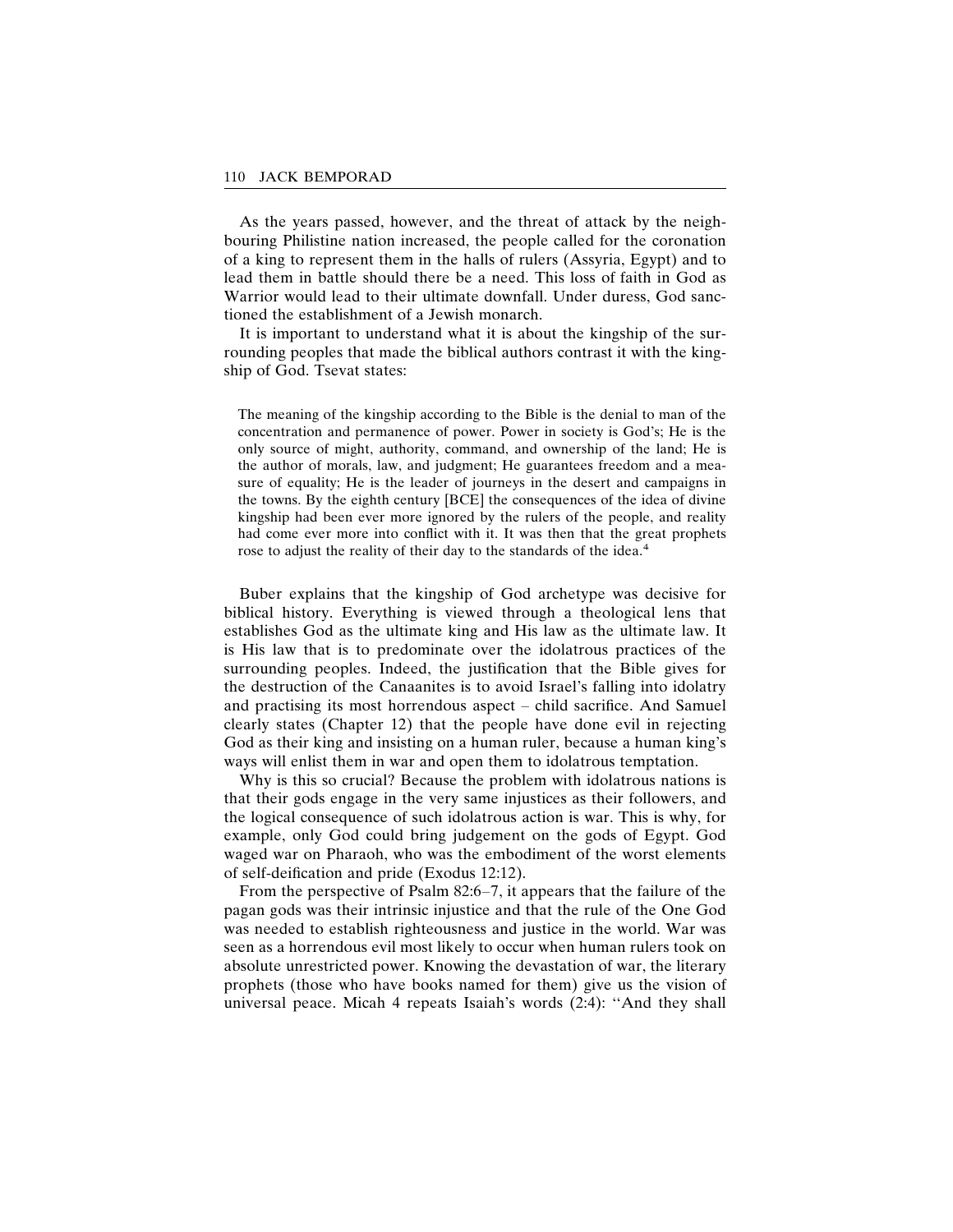beat their swords into ploughshares and their spears into pruning hooks; Nation shall not take up sword against nation; they shall never again know war.'' This is reaffirmed in Hosea 2:18–20, where the prophet quotes God: ''And I will make for you a covenant on that day with the beasts of the field, the birds of the air and the creeping things of the ground; and I will abolish the bow and sword from the land and make you lie down in safety.''

God also advises his people not to trust their weapons or alliances. Hosea 14:3 states it plainly: ''Assyria will not save us, we will not ride upon horses; and we will say no more, 'Our God' to the work of our hands." God's rule will bring about a reign of peace: "In that day, Israel shall be a third partner with Egypt and Assyria as a blessing on earth, for the Lord will bless them, saying, 'Blessed be my people Egypt, my handiwork Assyria and my own people Israel.''' (Isaiah 19:25).

In light of the Hebrew Bible's emphasis on peace, why then does Deuteronomy 20:16ff. contain an injunction to destroy the seven idolatrous nations?

In the towns of the latter peoples, however, which the Lord your God is giving you as a heritage, you shall not let a soul remain alive . . . lest they lead you into doing all the abhorrent things that they have done for their gods and you stand guilty before the Lord your God.

Many biblical texts illustrate that monotheism was superimposed on tribal practices that constituted the biblical environment and that, despite the passages that indicate the total murder of the Canaanites, historically that was not the case. Later biblical texts make it very clear that there was no genocide and the idolatrous tribes targeted for genocide continued to exist after Joshua's war of conquest and later wars waged by the Israelite kings. Evidence is present in the first chapter of Judges and numerous other places, as checking a concordance clearly shows.<sup>5</sup>

It is therefore possible that even during biblical times the assertion of the murder of the Canaanites was a projection to the distant past, with the purpose of justifying the principle that all the Israelites at the time of the compilation of Deuteronomy and the Torah were descendants of those who had been present at Sinai with Moses. Furthermore, the Torah does not insist on perpetual holy war against the Philistines, the Phoenicians or other peoples in the immediate orbit of the Israelites – i.e. you were not to marry Moabites, etc., but you were also ordered not to destroy them. Witness the Book of Ruth; Ruth the Moabite even becomes the maternal ancestor of the Jewish Messiah.<sup>6</sup>

In the Bible, war is seen as an aberration and peace for all of humankind is the ideal. As such, Israel has no special status and is judged by the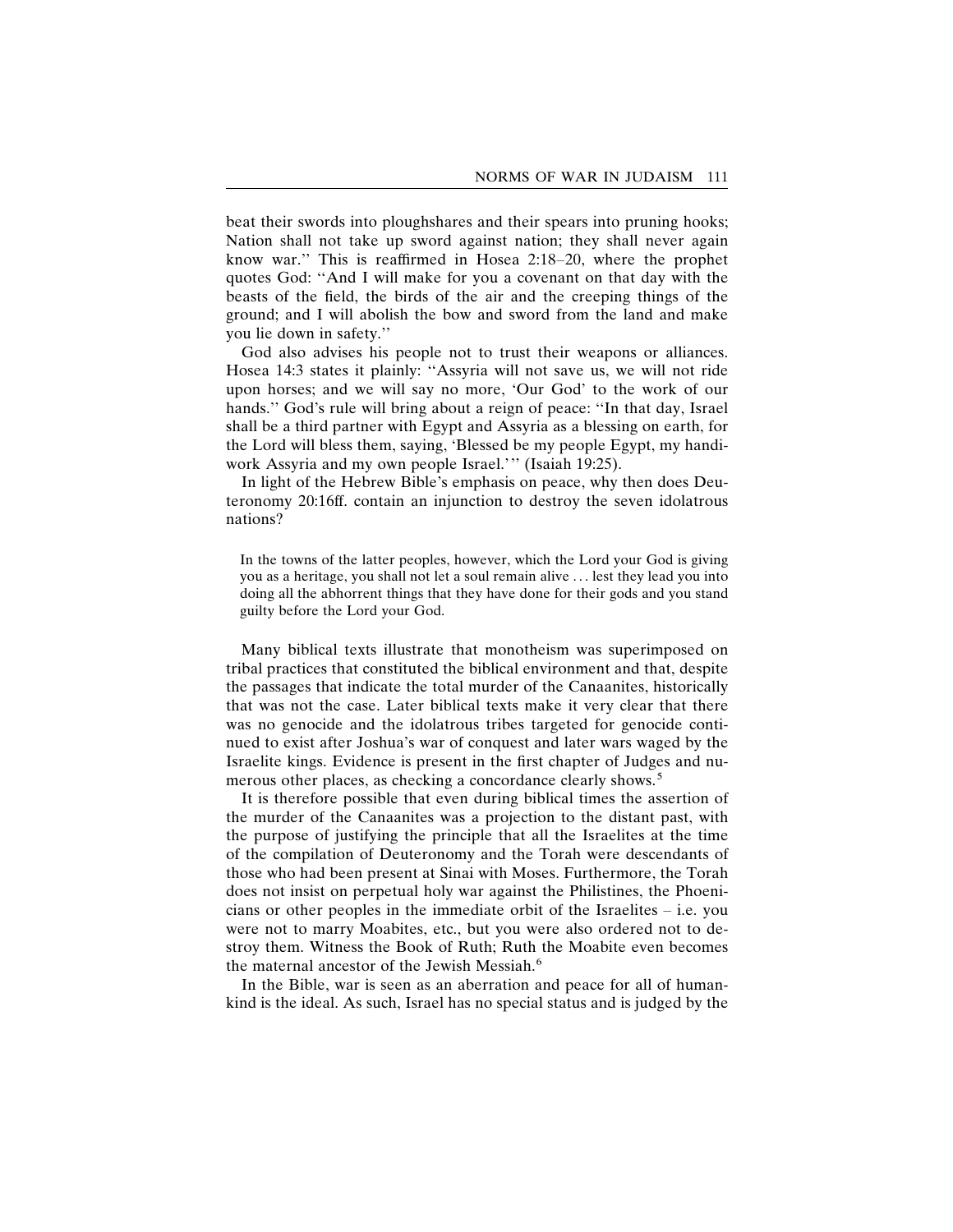same standards set for all others. If it does not reject the idolatrous practices of the Canaanites and if it does not abide by the covenant, it will suffer the same fate as other nations. This is illustrated when the prophet Amos states in 3:2, ''You only have I known. Therefore I will punish you for all your iniquities'', and in Hosea 13:9–11: ''I will destroy you, O Israel, who can help you? Where now is your king, to save you? Where are all your princes, to defend you – those of whom you said, 'Give me a King and princes'? I have given you kings in my anger, and I have taken them away in my wrath.''

This is because a Jewish sovereign, unlike pagan sovereigns, is bound by the Torah, the law of the One God. The laws of Deuteronomy 17:14– 20 state:

[I]f after you have entered the land that the Lord your God has assigned you and taken possession of it and settled in it, you decide, ''I will set a king over me as to all the nations about me'', you shall be free to set a king over yourself, one of your own people; you must not set a foreigner over you, one who is not your kinsman. Moreover, he shall not keep many horses, or send people back to Egypt to add to his horses, since the Lord has warned you, ''You may not go back that way again.'' And he shall not have many wives, lest his heart go astray; nor shall he amass silver and gold to excess. When he is seated on his royal throne, he shall have a copy of this teaching written for him on a scroll by the Levitical priests. Let it remain with him and let him read it all his life, so that he may learn to revere the Lord his God. To observe faithfully every word of this Teaching as well as these laws and not act haughtily toward his fellows or deviate from the Instruction to the right or to the left to the end that and his descendants will reign long in the midst of Israel.

Pagan rulers were not required to adhere to any moral or ethical codes that in any way resembled those in the Torah. For them, war was inevitable since the purpose of kingship is conquest. For the Israelites, according to the Torah, war was to be avoided. Israelite kings needed to be accountable to God. In rabbinic interpretation other elements were added – the Sanhedrin acted as the people's representatives and weighed in to maintain the system of checks and balances – to prevent any political or religious entity from running amok with power.<sup>7</sup>

Ravitzky summarizes the rabbinical belief that peace was the ultimate purpose of the Torah, quoting as his proof texts Tanhuma Shoftim 18 (''All that is written in the Torah was written for the sake of peace'') and Bamidbar Rabah Naso 11, which says: ''The prophets have planted in the mouth of all people naught so much as peace'' and ''God announceth to Jerusalem that they [Israel] will be redeemed only through peace.''8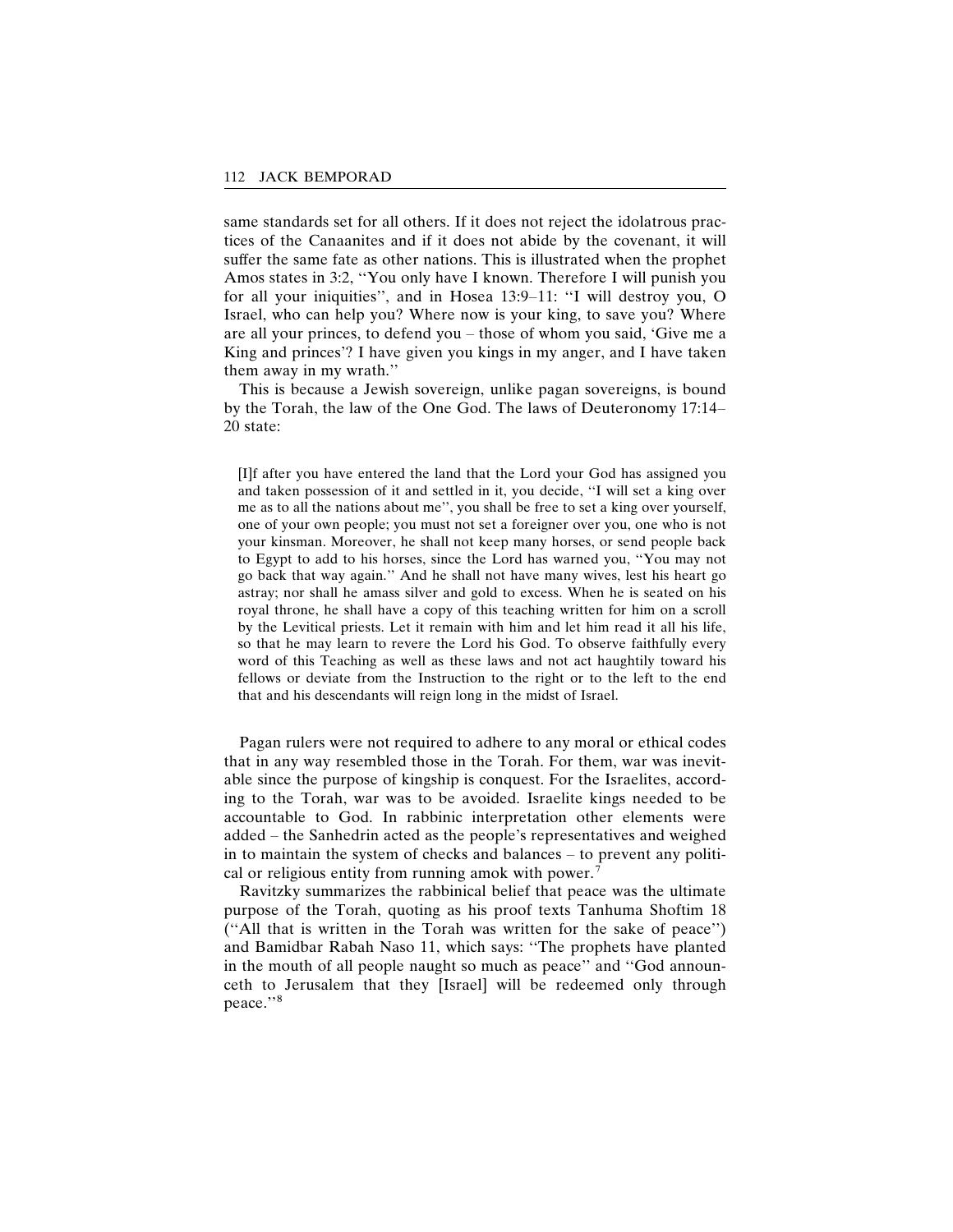# The rabbis and war

In order to gain a better understanding of the Talmudic and rabbinical discussions of war, it must first be noted that the two-fold law – the notion of a written and an oral tradition, the Mishnah and the Talmuds, – was codified after the destruction of the Temple and the devastation of Jerusalem by Rome, when the rabbis, in the course of transferring religious authority to themselves, had experienced the war and therefore had a horror of war. Solomon writes that, by the time the Mishnah and the Talmuds were compiled, the Jews had lost their political independence, and the legislation based on Deuteronomy 20 is a historical reconstruction of Messianic speculation, not operational law.<sup>9</sup>

The rabbis' thoughts and discussions were primarily directed to peace. ''Sayings of the Fathers'', a late tractate in the Mishnah, repeatedly discusses peace and its significance, and Leviticus Rabbah 9:9 contains a dictum of the rabbis on peace.

"And Grant you peace" – R. [Rabbi] Mani D'Sha'av and R. Yehoshua D'Sichnin in the name of R. Levi. Great is peace since all blessings, goodnesses and comfortings that the Holy One, Blessed Be He, brings upon Israel conclude with peace . . . Great is peace, for of all the commandments it is written . . . In relation to peace, ''seek peace, and pursue it'' – seek it in your own place, and pursue it even to another place as well.

The rabbis, who had religious authority but no sovereignty, did everything in their hermeneutic power to make the waging of war impossible. A parallel can be seen in their treatment of capital punishment  $-$  a sentence that is virtually impossible to carry out because the legal conditions can be met only in extraordinary circumstances.

The rabbis defined different kinds of war, using the rules of war in the Hebrew Bible as proof texts to create conditions that could never be met. These definitions of war, the exemptions and conditions are found in many rabbinical works that have been analysed and interpreted through the centuries.10 Whereas many of the discussions in the rabbinical tractates deal with day-to-day existence, even down to the banalities of life, when it comes to the subject of war, all rabbinical discussion in the Talmud and the literature until the twentieth century is purely theoretical. We know this because the rabbis never published a tractate named ''War''.

The tractates of the Talmud are encompassing and contain a multitude of tangential materials on a multitude of subjects. Because of that, there are difficulties sorting out specific Halachot (rabbinic laws). Therefore Maimonides (1138–1204), trying to create some order out of the Talmud,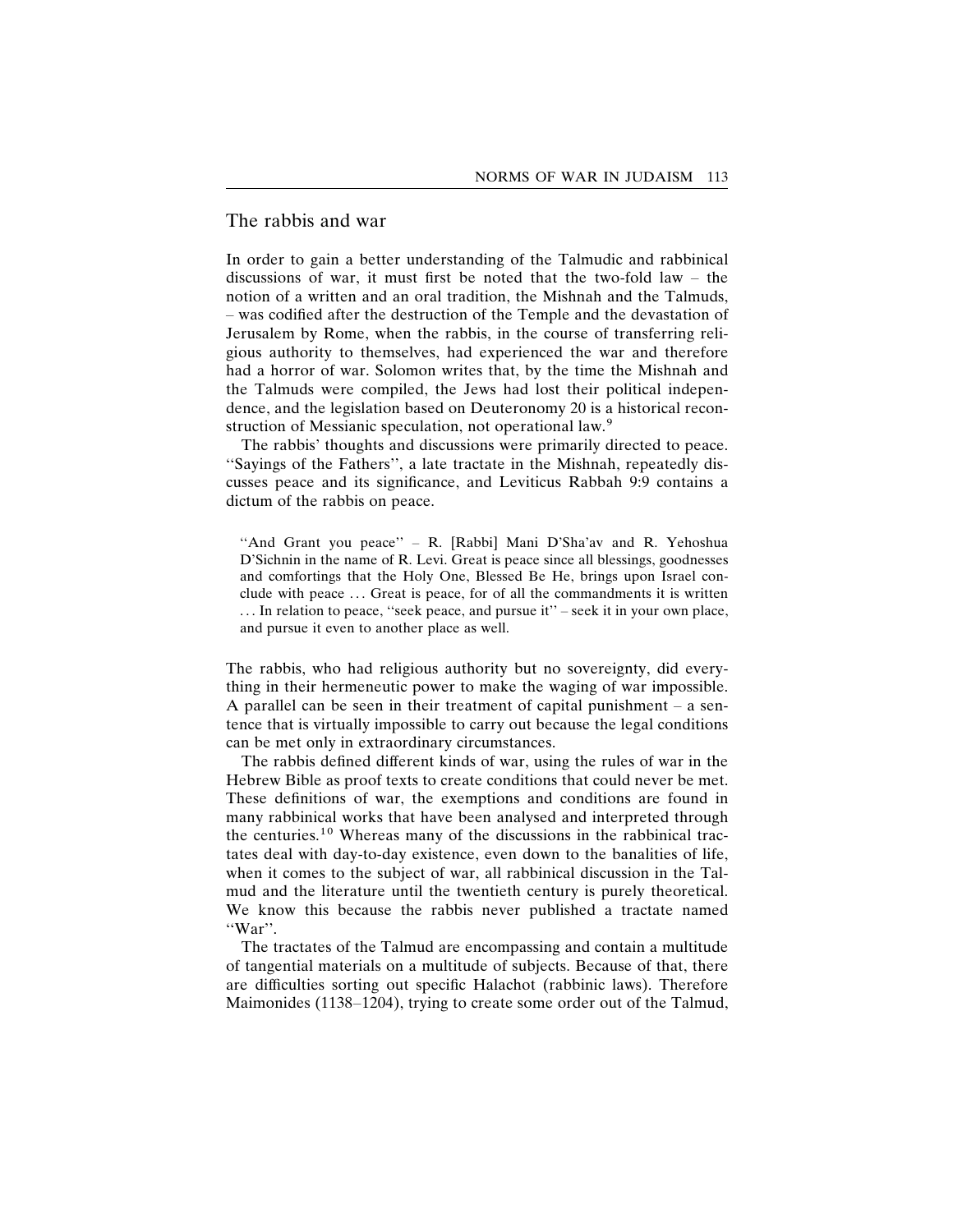wrote the Mishneh Torah, a codex that evolved into a premier reference for contemporary traditional Judaism and Jewish thought. Yet even he did not manage to present everything about war in one book or code – statements about war are scattered throughout his works.

Without a specific rabbinical code on how or why to fight a war, many issues are open to question. Nowhere are there detailed and minute discussions on war that compare to the tractates ''Nashim'' (women) or ''Tohoroth'' (purity and cleanliness). Instead, a variety of rabbinical writings and biblical texts are used for extrapolation. The discussion in both the Talmud and subsequent rabbinical writings is based on Mishnah ''Sotah'', Chapter 8, a tractate dealing with suspected adulteresses, not war. War is discussed there because it is part of a discussion on what laws need to be explained in Hebrew, the Holy Tongue (Lashon Kodesh), instead of the vernacular. In any event, the discussion there returns to the concept of God as Warrior for his people. The statement in Sotah 8 reads in part:

''Let not your heart be faint at the neighing of the horses and the flashing of the swords; fear not at the clashing of shields and the rushing of the tramping shoes; nor tremble at the sound of the trumpets, neither be ye affrighted at the sound of the shouting; for the Lord your God is he that goeth with you. They come in the strength of flesh and blood, but ye come in the strength of the Almighty'' reinforces the notion of war being fought by God on behalf of his people, who remain passive while He fights for them. The High Priest's battle cry, after all, is ''Hear Oh Israel, Adonai is your God, Adonai is One.''11

In declaring the One God, by praying, even twice a day, you will be delivered from the hand of the enemy. The Babylonian Talmud, in Sotah 42a, expands this:

And [he, the high priest] shall say unto them, ''Hear, O Israel.'' Why must he just [open with the words] ''Hear, O Israel?'' – R. Johanan said in the name of R. Simeon b. Yohai: The Holy One, blessed be He, said to Israel, Even if you only fulfilled morning and evening the commandment to recite the Shema' [ed. this also opens with ''Hear, O Israel''], you will not be delivered into [the enemy's] hand.

''Let not your heart faint; fear not'' etc. Our Rabbis taught: He addresses them twice: once on the boundary [before marching into the enemy's territory] and once on the battle-field.

Sotah 8 describes two kinds of war: (1) obligatory war (Milchemet Mitzvah; also called in some instances Milchemet Chova – Hebrew for obligation), and (2) discretionary war (Milchemet Reshut). Wars of obli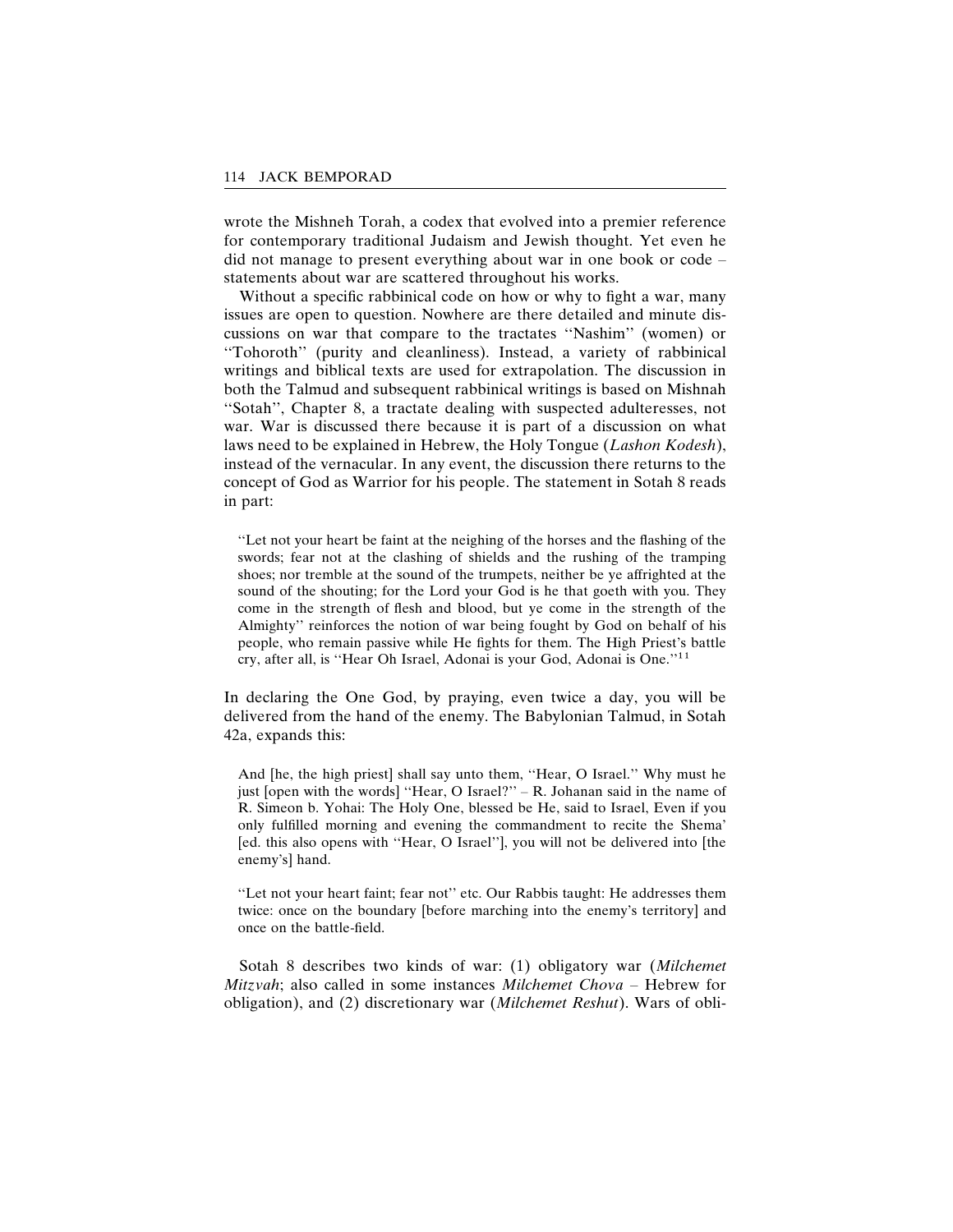gation are physical wars fought for the conquest of Canaan or fought in self-defence. Wars of free will (discretionary wars) are wars for the glory of the king and for the purposes of expansion.

Reading carefully one notices that, following Deuteronomy 20, the Mishnah in Sotah 8:2–7 exempts just about everyone from fighting in a discretionary war. In a later discussion in the Babylonian Talmud (500 CE), Sotah 42b–44b, these categories of exemption are expanded even further. This can be interpreted to mean that the wars the Mishnah considers – in addition to, or instead of, physical wars – were wars of persuasion for the Unity of the One God against idolatry. Rabbi Jose describes as exempt those who are afraid owing to the fact that they have sinned, and he makes that point a number of times. Are the sinners afraid they will die? Or are they afraid that they are not learned enough to persuade idolaters to believe in the One God? If they are not strong enough mentally to persuade, then they too are exempt from going to war,  $12$  for the rabbis were adamantly against wars of conversion.

In order for discretionary war to be declared they needed the existence of a Jewish sovereign state, a sovereign, the High Priest and his vestments (the Sanhedrin of 71 and the Urim and Thummim – the High Priest's oracle). The oracle of the Urim and Thummim, housed in the High Priest's breastplate, was of particular importance. Without it, war could not be declared. According to Kimelman, discretionary war requires the involvement of the Sanhedrin for its role as the legal embodiment of popular sovereignty, ''understanding this to imply that the high court was the legal equivalent of 'the community of Israel as a whole'''.13

Most rabbis maintain that to declare any war, obligatory or discretionary, even in self-defence, there needed to be a sovereign state for the Israelites, and in discretionary wars the High Priest is needed to declare war using the oracle, the Urim and Thummim. Rabbi Bleich takes this literally: ''In the context of a discussion about discretionary war, the Gemarah Berachot 3B and Sanhedrin 16a declare that the king may not undertake military action other than upon the approval of the Urim ve [and] Thummim."<sup>14</sup>

Yet Josephus noted in Antiochus 3:218 that the oracle had not been used for at least 200 years. Ezra 2:63 and Nehemia 7:65 stated that those who returned from the first exile were disqualified from becoming priests and would not be able to ''eat of the most holy things until a priest with Urim and Thummim should appear''. In other words, to use the expression that the Urim and Thummim were required to deal with an issue really meant that discretionary war was inoperative. The Talmud notes that the oracle had not been used since the death of the pre-exilic prophets. So. when the rabbis say that you cannot declare a war without an Urim and Thummim, they mean any war.15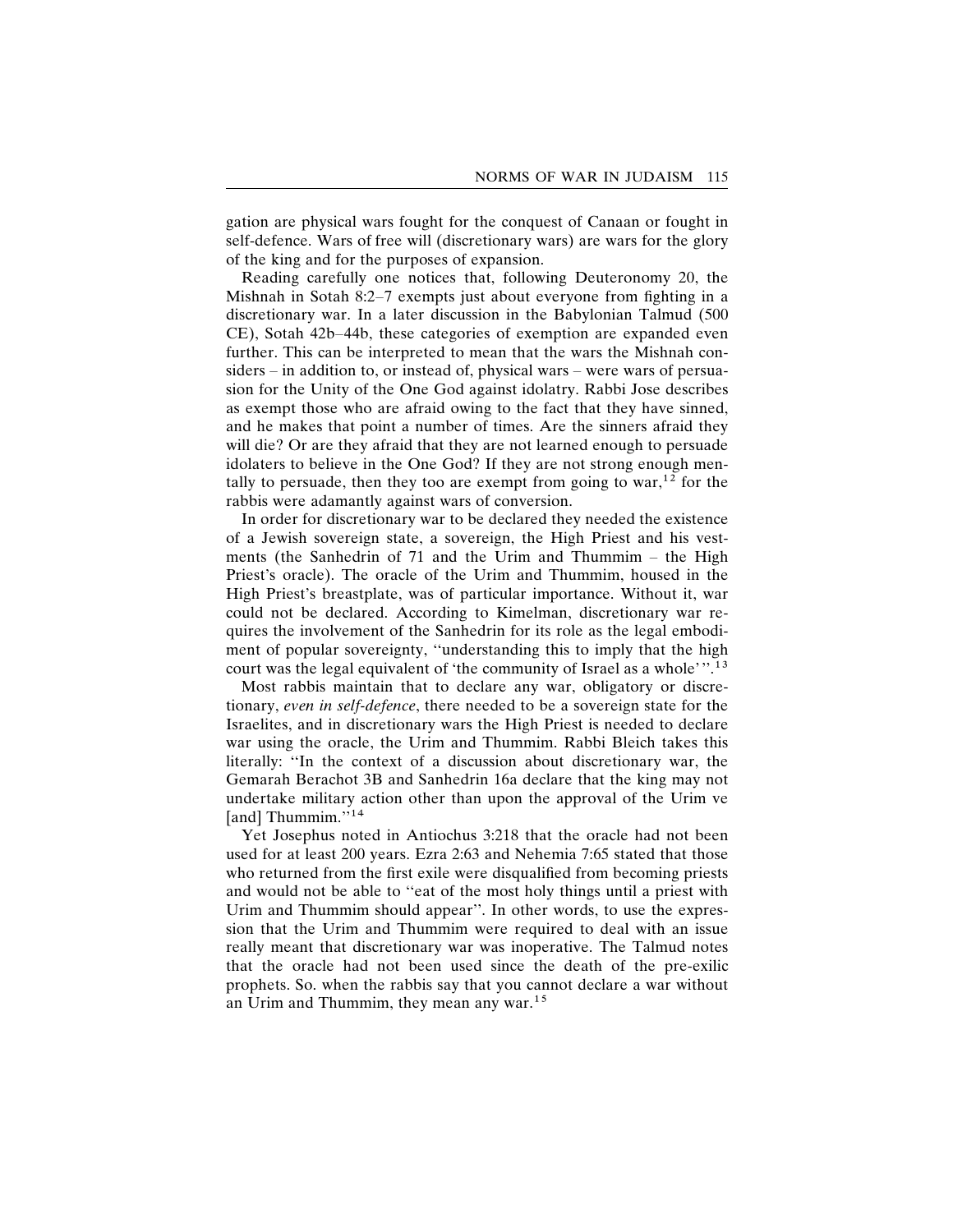In continuity with the teaching of the Bible, the rabbinical literature, above all, demands the prerequisite to seek peace. As stated in Mishnah Shabbat 6:4:

A man may not go out [on the Sabbath] with a sword or a bow or a shield or a club or a spear; and if he went out [with the like of these] he is liable to a sin-offering. R. Eliezer says these are his adornments. But the Sages say: They are naught save a reproach, for it is written, And they shall beat their swords into plowshares and their spears into pruning-hooks/nation shall not lift up sword against nation, nor learn war anymore [Isaiah 2:4].

In point of fact, no Jewish leaders encoding the law after the destruction of the temples and the exile dreamed that the issue of real war, defensive or otherwise, would come up. Their goal, perhaps for the safety of a people who were now dispersed among the nations, was to make peace paramount.

In consonance with this concept, Norman Solomon enumerates three ways in which the rabbis toned down Deuteronomy 20 so that it would not become a warrant for genocide. The rabbis concluded, ''against the plain sense'', that offers of peace were to be made to the enemy even as a siege was being laid. The Babylonian Talmud (Yoma 22b) and also Midrash Rabba (on Deuteronomy 5:12) describe Moses taking the initiative to seek peace with Sihon, a move confirmed and praised by God.<sup>16</sup>

Midrash Tehillim on Psalm 120:7 ascribes a similar initiative to the Messiah. The rabbis also ruled that, in wars other than those of the original conquest of Canaan, you must provide an escape route when you lay siege to a town (Rabbi Nathan, Sifre on Numbers 31:7). To reinforce how the genocidal implications of Deuteronomy 20 were very clearly viewed as inoperative by the rabbis, Solomon further proves this weakening of the injunction by quoting Joshua Ben Hananiah in Mishnah Yadayim, who noted that, since the time of Sennacherib, those nations had been dispersed and it was not possible to identify them, so that you could not kill them.17 In a similar vein, Maimonides (in his chapter on ''Kings'' in the Mishneh Torah), referring explicitly to the injunction of Deuteronomy 20, reiterates that we do not know who the seven nations are, with the clear implication that for this very reason the injunction cannot apply.18

Everything we read about war in the Jewish tradition until the establishment of the Jewish settlements in Israel in the late nineteenth century is essentially theoretical, because the people of Israel had not been permitted or able to fight wars for almost two millennia. Elliot Dorff says that war is not oracular and that defensive war does not fall into either of the two categories of war as described in Deuteronomy 20 or in Sotah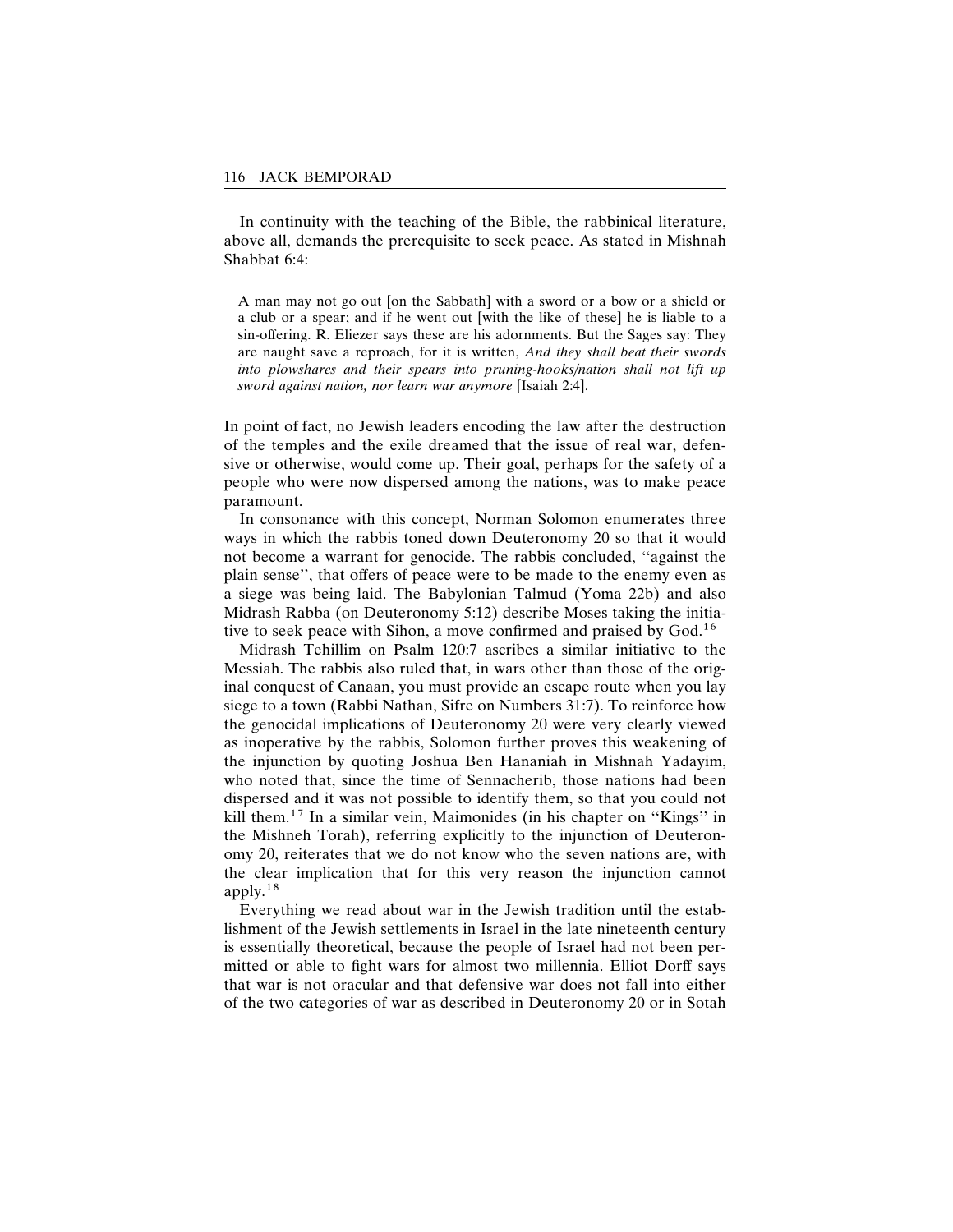8. Permission to conduct wars of self-defence is extrapolated from the criminal codes that state an individual is permitted to rise up and kill his attackers – *sheh ba aleichem* (those that are coming at you)<sup>19</sup> – before they get a chance to kill him. Dorff describes Rabbi Judah's discussion of what happens when foreigners besiege Israelite towns on the Sabbath, and asks whether or not one can bear arms to defend oneself. Not if these attackers come only to plunder, say the rabbis. But if they come to kill you, rise up and defend yourself, even if it is Shabbat – and if your town is on the border, you can defend yourself on Shabbat, even if they come only to plunder. $2<sup>0</sup>$ 

Norman Solomon notes it is the duty of the sovereign state to protect its citizens from destruction: ''A war of self-defence is designed to defend society as a whole or its most cherished values, for a crime within a society is subject to government control, whereas in war there is no overriding sovereign state to adjudicate conflicts.'' In other words, a nation has a right to protect itself from attack, but again, as Maimonides makes patently clear, the nation of Israel must, above all, pursue peace first, as referred to above. $21$ 

Maimonides is a rationalist in his discussions of war and peace. In the tractate ''Kings'', he reiterates that (i) violence is not a means of convincing anyone to change their religion, (ii) wars are really fought for ideological reasons, and (iii) peace is the ultimate goal. He reinforces the points already made in the Torah and the Talmud; one must sue for peace first [ jus ad bellum], a siege must leave one side of the city open [*jus in bello*], and exemptions from service are made. In the Mishneh Torah tractate on Kings (6:1), Maimonides is concerned that nations that make peace with the Israelites accept the seven commandments of the sons of Noah and become ''tributary to the king''. Maimonides makes it very clear that the severity of these assertions is mitigated by noting that ''before he [Joshua] entered the land, he said whoever wants to make peace should leave first'', implying that the making of peace is the most important result  $\int$  *jus post bellum*].<sup>22</sup>

Maimonides concludes his chapter on kings and war with a description of the Messiah and peace. The arrival of the Messiah is in different ways a universal dream of all the Abrahamic faiths – a dream we must all strive for as we live in the world God created for us. He writes that peace is the penultimate wish of the Jewish people. The goal that is yearned for is the end to all war and a reign of global prosperity and peace, where the lion shall lie down with the lamb and swords will be beaten into ploughshares – in other words, the true peace of Messianic times. Perhaps the most interesting part is what he says the Messiah will bring and how he will bring it. Jewish tradition is filled with stories of the coming of the Messiah – how he will arrive to the sound of the ram's horn; how he will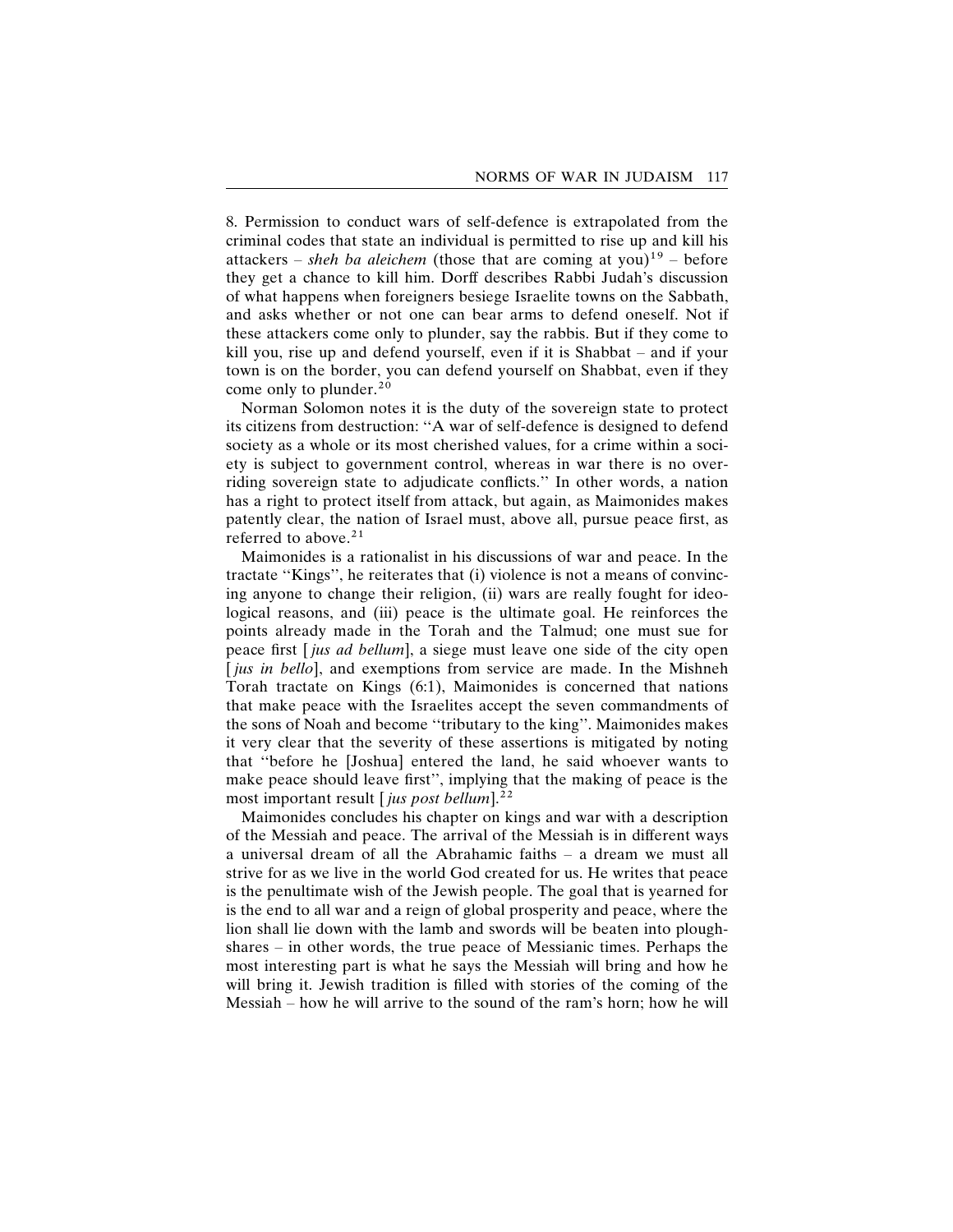be preceded by Elijah the prophet, with signs and wonders; and how all the Jews will be gathered on a flying carpet from the far-flung corners of the earth and brought to Zion. But what does Maimonides say?

One should not entertain the notion that the King Messiah must work miracles and wonders, bring about new phenomena within the world, resurrect the dead, or perform other similar deeds. This is [definitely] not true . . . He will then perfect the entire world, [motivating all the nations] to serve God together, as it is written [Zephaniah, 3:9], ''I will make the peoples pure of speech so that they will all call upon the Name of God and serve Him with one purpose." ... The world will continue according to its pattern. He will not come [in order] to declare the pure, impure, nor to declare the impure, pure; ... Rather, [he will come in order] to establish peace in the world . . . In that [the Messianic] Era there will be neither famine nor war, neither envy nor competition, for good things will flow in abundance and all the delights will be as freely available as dust. The occupation of the entire world will be solely to know God.<sup>23</sup>

## Modern Israel

Hitherto, all Judaic conceptualization of war was derivative and hypothetical, since there was no Jewish nation or Jewish military to actually engage in a war. With the creation of the State of Israel in 1948, however, engaging in war was no longer a subject solely for intellectual debate. Yaron made the point: ''The moral question of waging war is not a new problem for states and peoples, but it is new and revolutionary for the Jewish nation."<sup>24</sup> Therefore, whatever Jewish factors are to be involved in thinking about war, they must primarily be those of ethical Judaism, since there is no framework that applies Halachic principles to modern warfare or the wars engaged in by the state of Israel.

And this is the dilemma of the modern state of Israel. Forged in a tradition where peace was the Messianic ideal toward which the faithful strove, constantly at the mercy of a world that readily used them as scapegoats and that forced Jewish acquiescence on all issues as an existential survival tactic, the creation of a homeland suddenly confronted the Jewish people with problems never before experienced. ''Throughout the many centuries of Diaspora life, Jews were not faced with the necessity to decide in matters of state. The fundamental question is therefore how the traditional ethical teachings of Judaism can guide Jews in deciding upon the new state problems.''25

For millennia, Jews have been subjected to discrimination, persecution and, most recently with the rise of Nazism, extermination.

Walzer describes a realpolitik attitude toward war: ''War is a world apart, where life itself is at stake, where human nature is reduced to its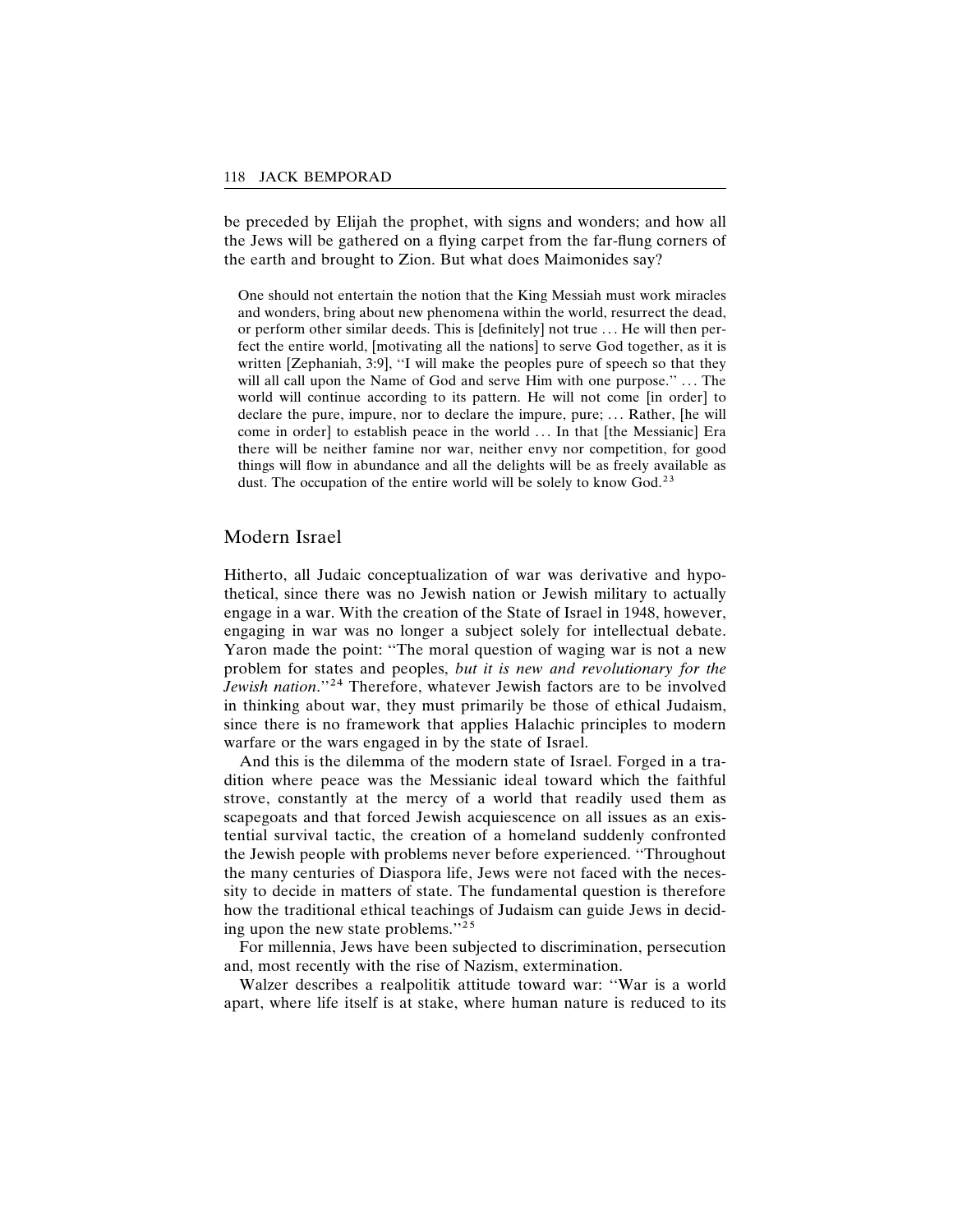elemental forms, where self-interest and necessity prevail. Here men and women do what they must to save themselves and their communities, and morality and law have no place."<sup>26</sup> Despite this acknowledgement that war is cruel and destructive – and in reality devoid of morality – Walzer and others believe that rules and morality must be applied to war. Civilized humankind has sought to rationalize the behaviour of men going to war ( jus ad bellum) and the behaviour of those in war ( jus in bello). We would add the necessity of planning for peace (*jus post bellum*) – meaning that we must establish conditions that would preserve peace once the fighting stops.

Essentially, the fundamental construct for justifying war has been:

- 1. There exists an international society of independent states . . .
- 2. This international society has a law that establishes the rights of its members – above all, the rights of territorial integrity and political sovereignty. . . .
- 3. Any use of force or imminent threat of force by one state against the political sovereignty or territorial integrity of another constitutes aggression and is a criminal act. . . .
- 4. Aggression justifies two kinds of violent response: a war of self-defence by the victim and a war of law enforcement by the victim and any other member of international society [against terrorist groups such as al-Qaeda, Hizbollah, and other non-sovereign entities that attack sovereign states]....
- 5. Nothing but aggression can justify war. . . .
- 6. Once the aggressor state has been militarily repulsed, it can also be punished.27

Regardless of the conceptualizations concerning just war, a singular principle remains – that of self-defence. Rabbinic exegesis on the issue is derived from Exodus 22:1. "As the Talmud puts it, '[I]f someone comes to kill you, get up early in the morning to kill him first' (Berakhot 58a; Yoma 85b; Sanhedrin 72a). Because each individual has both the right and the obligation of self-defence, one might reasonably infer that the community does likewise."<sup>28</sup>

Richard Norman writes: ''Self-defense, by the individual or the community, is justified as a defense of rights. The most fundamental rights of individuals are the right to life and the right to liberty. The collective analogues of these are the right to territorial integrity and the right to political sovereignty.''29 Other social critics concur: ''The development of international law from Grotius onwards, and its institutionalization through the League of Nations and subsequently the United Nations, have established the position that the only permitted wars are defensive wars."<sup>30</sup> This is indeed codified by the United Nations in Article 51 of its Charter: ''Nothing in the present Charter shall impair the inherent right of individual or collective self-defence if an armed attack occurs against a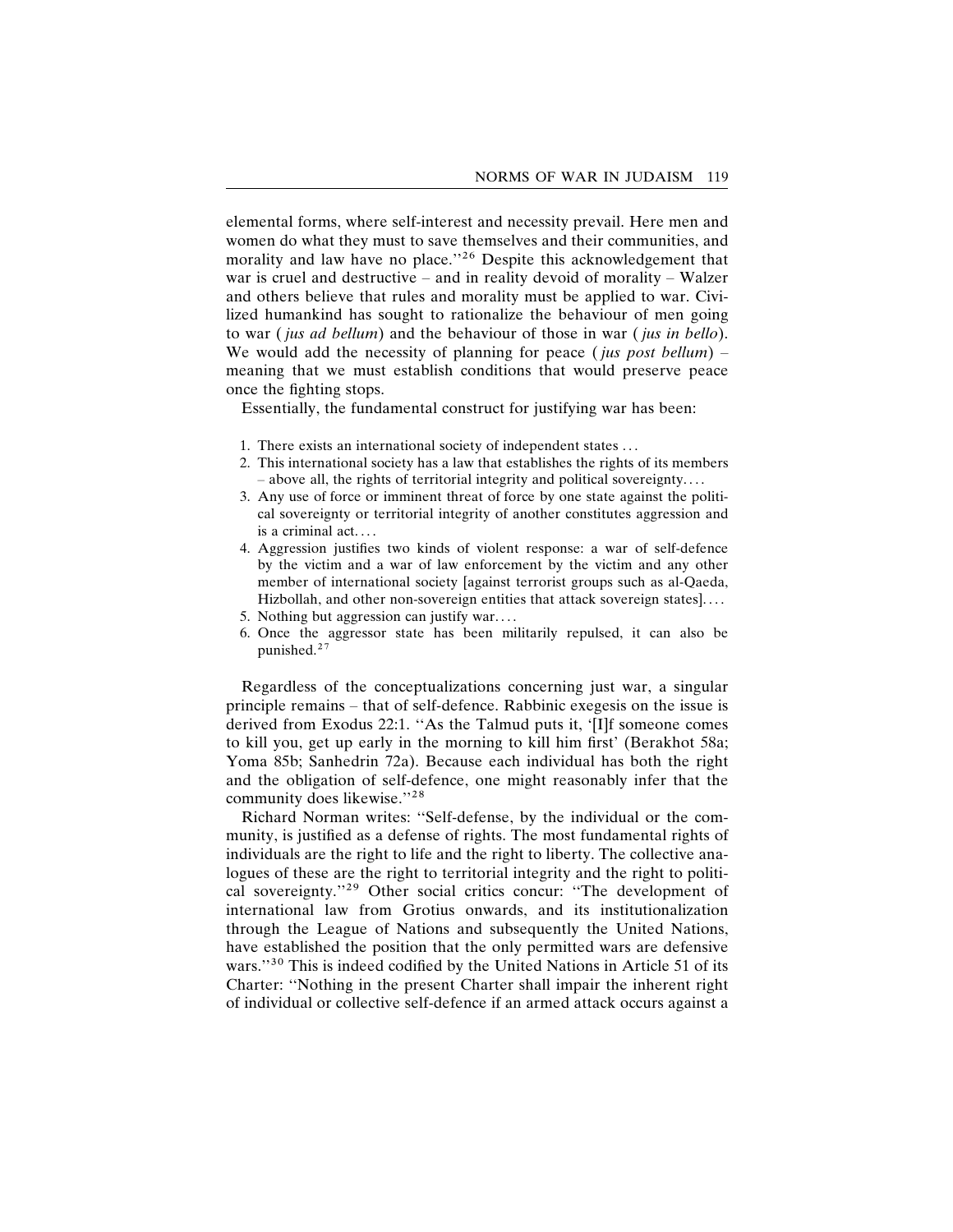Member of the United Nations.''31 Thus, essentially, ''In international law, the doctrine of self-defence provides the state with a legal basis for actions taken in response to the illegal use of force by another state, in the absence of effective action by the international community.''32

The Jewish people and the founding fathers of Israel and Zionism understood what it meant to be strangers in a strange land, and what it meant to be nationally homeless and unprotected. They knew what it felt like to be victims, and, with the creation of a sovereign Jewish nation, defensive war was, for the first time in millennia, a real issue. On the day of its birth Israel was already engaged in a defensive war for its survival – without benefit of the Sanhedrin or the Urim and Thummim. Obviously, ancient oracular formulas no longer pertained. Therefore, Zohar could claim:

Facing the challenges of a renewed Jewish polity, we ought to steer clear of the moral pitfalls entailed by an oracular halakhic philosophy. If the halakhic tradition is to be a source of inspiration for political thought in contemporary Israel, it must be guided by the classical eschewal of heavenly voices in favor of reasoned deliberation. This by no means implies that the study of Torah ought to be abandoned in favor of pervasive Western norms. Rather, it requires that we avoid using the forms of halakhic discourse as a medium for promulgating mysterious decrees.33

Thus, based on an ethical system that incorporated the best of Western civilization coupled with traditional Jewish thought, the concept of purity of arms became the hallmark of the Israel Defense Forces (IDF). As Katznelson, one of the founders of modern Zionism announced in 1939, ''[L]et our arms be pure. We are studying arms, bearing arms, we are facing up to those who attack us. But we do not want our weapons to be tainted with innocent blood.''34

Purity of arms as defined by the IDF is this:

The IDF servicemen and women will use their weapons and force only for the purpose of their mission, only to the necessary extent and will maintain their humanity even during combat. IDF soldiers will not use their weapons and force to harm human beings who are not combatants or prisoners of war, and will do all in their power to avoid causing harm to their lives, bodies, dignity and property.35

This ethic is rooted in both the Bible and Jewish tradition. As Israel's Chief Rabbi Shlomo Goren (1917–1994), who served in the IDF as a paratrooper and chief chaplain, reiterated: ''Since we are enjoined to imitate the moral qualities of God, we too should not rejoice over the destruction of the enemies of Israel.''36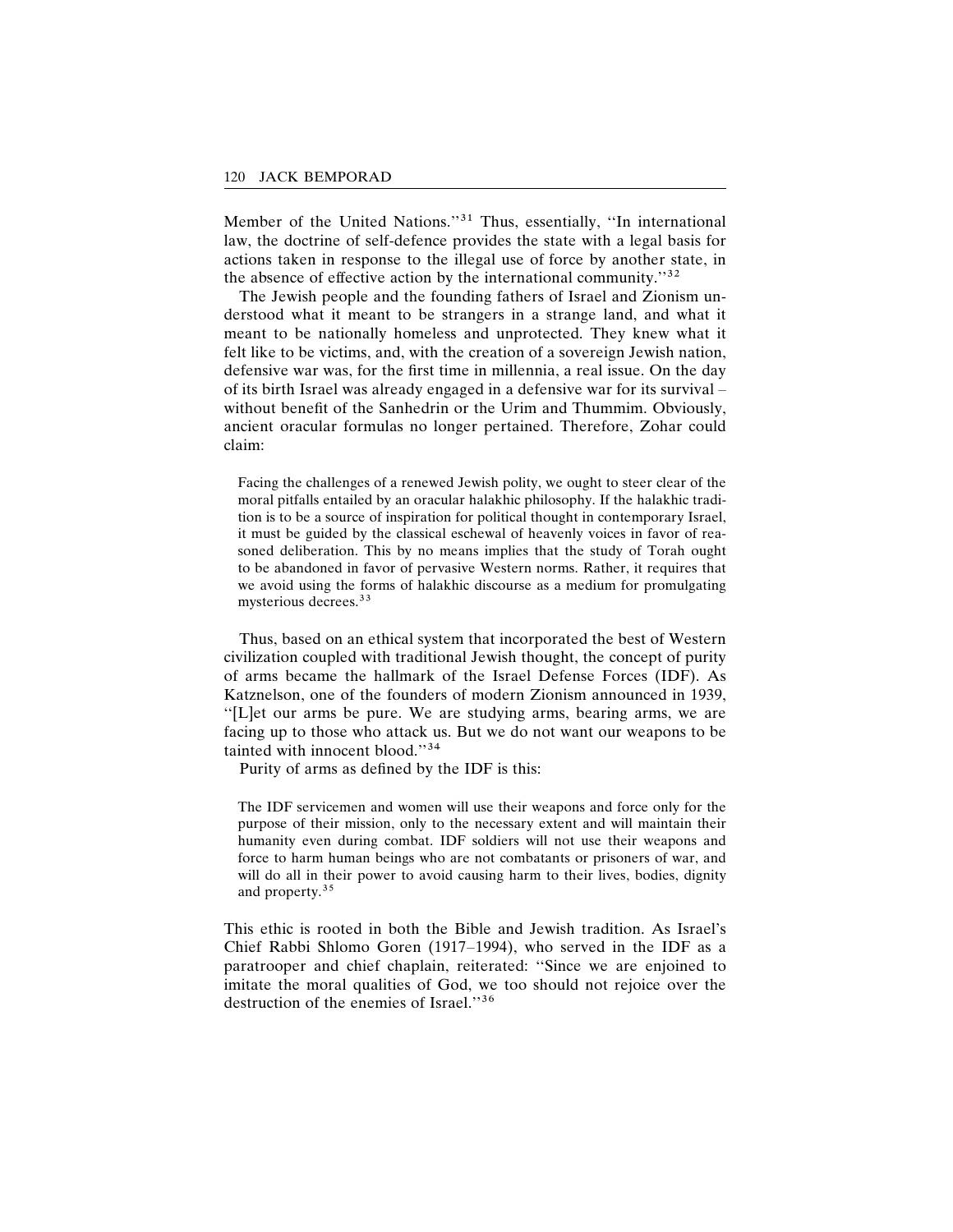Solomon describes the ''purity of arms'' concept as emerging back in the 1930s and lists the following rationales: the pan-denominational Jewish stress on the ethical and moral values of Judaism; taking the Jewish perspective on personal relationships and applying it to international relations; a search for approval and therefore political support from the rest of the world, combined with "the naïve belief that military restraint would attain these objectives''. Solomon's discussion on the Jewish state traces the application of these ethical ideas in Jewish tradition to what eventually became the modus operandi of the IDF.<sup>37</sup>

In the late nineteenth century, a Zionist Orthodox rabbi, Zevi Hirsch Kalischer, suggested that the settlements protect themselves with militias when he witnessed the clash for independence among the nations being born in Europe. By the turn of the century, Vladimir Jabotinsky, a veteran of Jewish units in World War I, called for the creation of a Jewish Legion in Palestine as a guarantee against Arab attacks. This led to the formation of the Haganah in 1920 (which became the IDF).<sup>38</sup>

At the same time, the Chief Ashkenazic rabbi of Palestine prior to the establishment of Israel, Abraham Isaac Kook, and the Chazon Ish in Europe (Rabbi Avrohom Yeshaya Karelitz) called for the establishment of the Jewish state by peaceful means only (they both maintained that it must be peaceful because there was no Urim and Thummim and only purely defensive wars would be permitted). Their thinking led to the establishment of a religious peace movement. This was exemplified by Moshe Avigdor Amiel, who wrote in 1938: ''Even if we knew for certain that we could bring about the Final Redemption [by killing Arabs] we should reject such a 'Redemption' with all our strength, and not be redeemed through blood.''39

Kook's own son, Rabbi Tzvi Yehuda Kook, interpreted this principle differently, demanding that no land within the biblical boundaries of Israel be given up voluntarily once settled by Jews, though he did not advocate aggressive conquest. His followers became the settler movement, and until 1930 they were allowed to defend themselves only by using restraint (havlagah), even during the Arab riots in 1920, 1921, 1929 and 1936. In the 1930s, after massacres and murders set a pattern of terror by the indigenous population, a military policy was set that demanded minimum force in the attainment of military objectives and discrimination between combatants and non-combatants.40

However, such a stance has its consequences. ''[T]o the extent that people have power, they have a responsibility to use it wisely and justly. Unfortunately, this moral stance does not get us very far."<sup>41</sup> What should one do when the conventional rules of war are rejected, when you have to cope with an aggressor whose norms are diametrically opposed to your own, who breaks the rules of engagement (the Geneva Conventions) and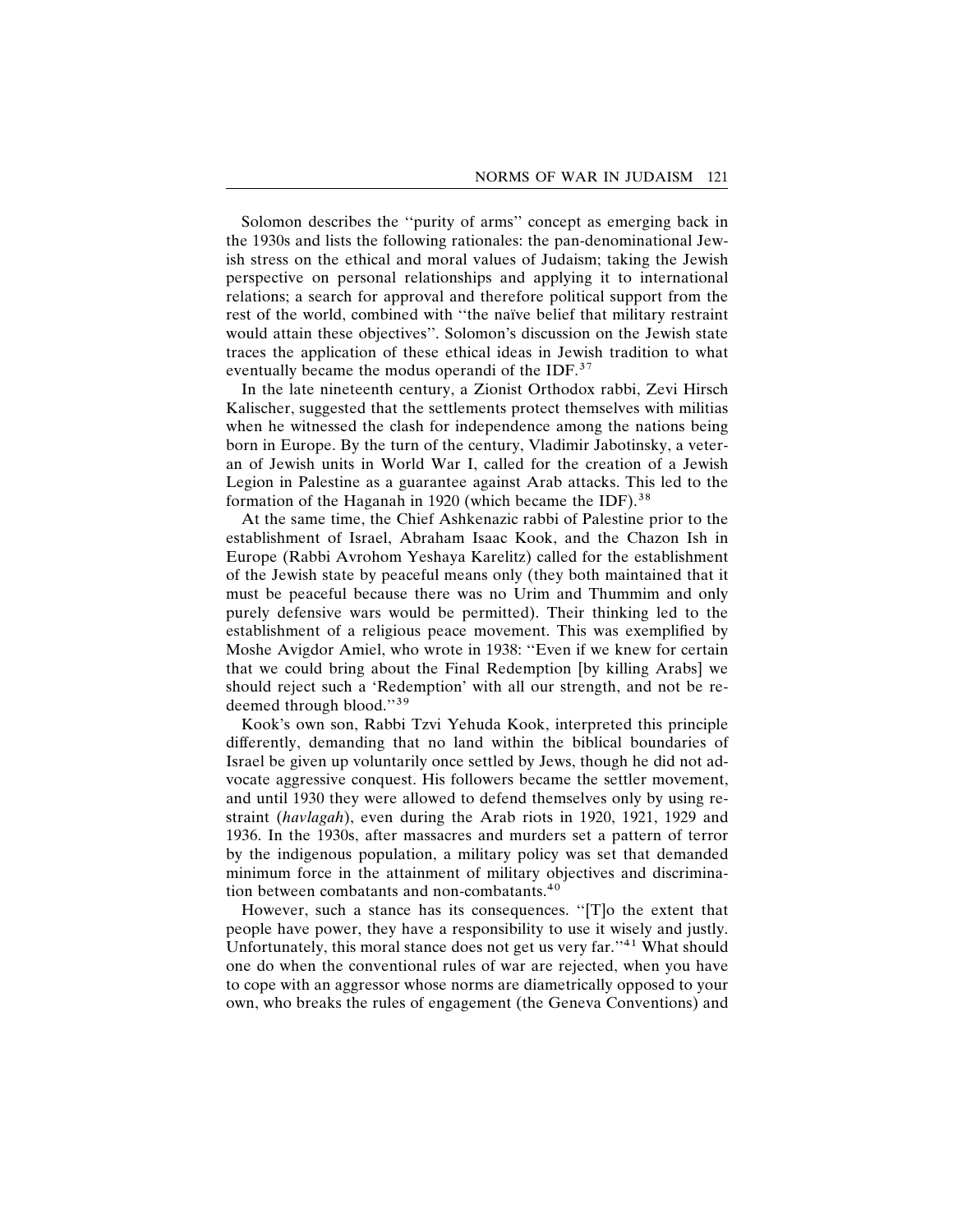wages asymmetric war with an utter disregard for human life? As Hirschfield notes:

If only we could fight a war in a manner that targets with such precision that only the guilty are afflicted while the innocent are spared. But in war there is no way to maintain that kind of precision. We should be horrified by the horrors of war, but must not be so horrified at the horrors of war that we come to the conclusion that no war is worth fighting because some wars are, indeed, worth fighting. As *Genesis* 9 tells us, sometimes we must kill because murderers cannot be allowed to go unpunished. $42$ 

## Proportionality

To preclude inordinate suffering, civilized society has determined that, when an aggression occurs, reciprocity is permitted but only within proportional levels.

The principle of proportionality specifies the level of collateral harm to civilians that is acceptable in achieving a specific military objective. The legal formulation of proportionality is contained in Protocol 1 to the Geneva Conventions, which states that it is prohibited for soldiers to engage in any attack ''which may be expected to cause incidental loss of civilian life, injury to civilians, damage to civilian objects, or a combination thereof which would be excessive in relation to the concrete and direct military advantage anticipated''.43

However, military historian Sir John Keegan has stated, '' 'the experience of land war in two world wars must raise a question as to whether formal legal codification is necessarily superior to notions of custom, honour, professional standards, and natural law' in making for battlefield decencies.... There is no substitute for honour as a medium of enforcing decency on the battlefield, never has been and never will be.<sup>144</sup> But how can there be concerns for ''honour'' when present-day warfare does not recognize the term? As Solomon has stated:

Standards can be adopted unilaterally or set by international agreement, but the moral dilemma arises of whether a party that ignores those standards can be allowed to gain ascendancy, by perpetrating evil, over the moral side complying with them.... Though the religious principles for engagement in and the conduct of war seem clear, their application in practice is hard to determine. The acute questions that arise in modern warfare tend to be about the assessment of particular situations.45

It has already been established that it is within Jewish law to fight back when attacked and to fight back to win, since all wars are essentially con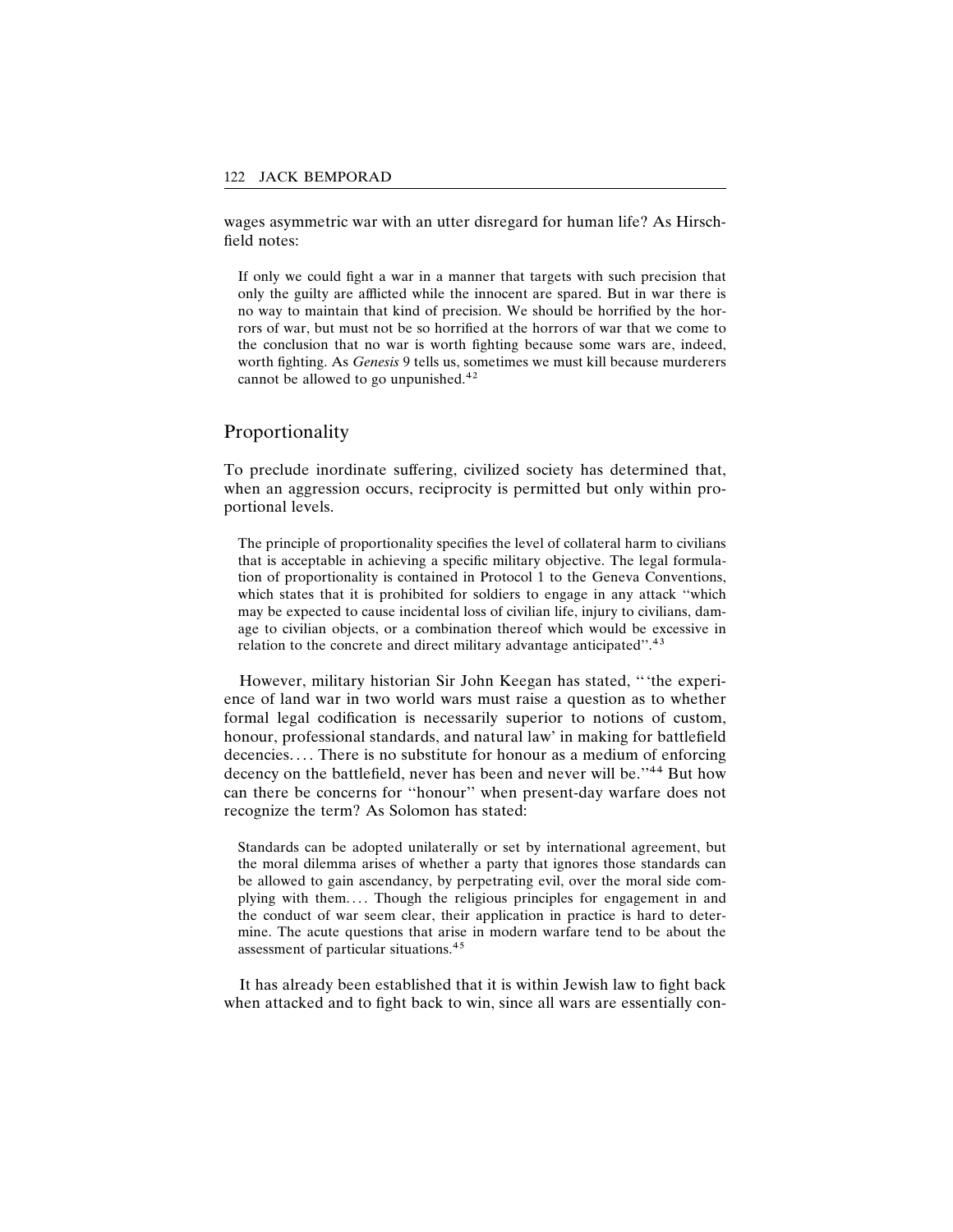cerned with survival. For this reason, proportionality, though a consideration, must take into account not only the event at hand but contextual events as well. As IDF Major General Yaakov Amidror observed: ''As a little country fighting terrorists, guerrilla organizations and other states, we cannot allow ourselves to react proportionally and that is a very important message to the people around us.''46

Thus, as Walzer noted in referring to the war in Lebanon in 2006:

A military response to the capture of the three Israeli soldiers wasn't, literally, necessary; in the past, Israel has negotiated instead of fighting and then exchanged prisoners. But, since Hamas and Hezbollah describe the captures as legitimate military operations – acts of war – they can hardly claim that further acts of war, in response, are illegitimate. The further acts have to be proportional, but Israel's goal is to prevent future raids, as well as to rescue the soldiers, so proportionality must be measured not only against what Hamas and Hezbollah have already done, but also against what they are (and what they say they are) trying to do.<sup>47</sup>

### Asymmetric war

Asymmetric war has a single goal: the ''erosion of popular support for the war within the society of the enemy".<sup>48</sup> The methodology of engagement is to demoralize the enemy to the point of creating personal and political dysfunction and disintegration of the enemy state. This involves using guerrilla warfare, human shields, mixing combatants with non-combatants – in short, any and all means to disrupt the tactical and ethical constructs of conventional military personnel and the populations that support them. Such tactics are morally reprehensible and in violation of all ethical standards. ''Such sheltering among the civilian population (including sheltering by the use of human shields, voluntary or involuntary) for the purpose of rendering one's forces immune from attack is a violation of the laws of war.''49 Nevertheless, such tactics have proven enormously successful for those for whom there is no moral compunction against the killing of non-combatants. Given the ''on-the-ground'' factors, the question of ethical action vis-à-vis non-combatants becomes a dubious point.

[T]here are few if any absolutes in the conduct of war. A document such as the 1949 Fourth Geneva Convention relative to the Protection of Civilian Persons in Time of War and the subsequent Protocols thereto may attempt to define categories of non-combatants, or may recommend that hospitals be situated as far as possible from military objectives (Article 18), but this is of little help where enemy combatants are targeting hospitals or deliberately siting their own military units in hospitals in order to use the sick as hostages.50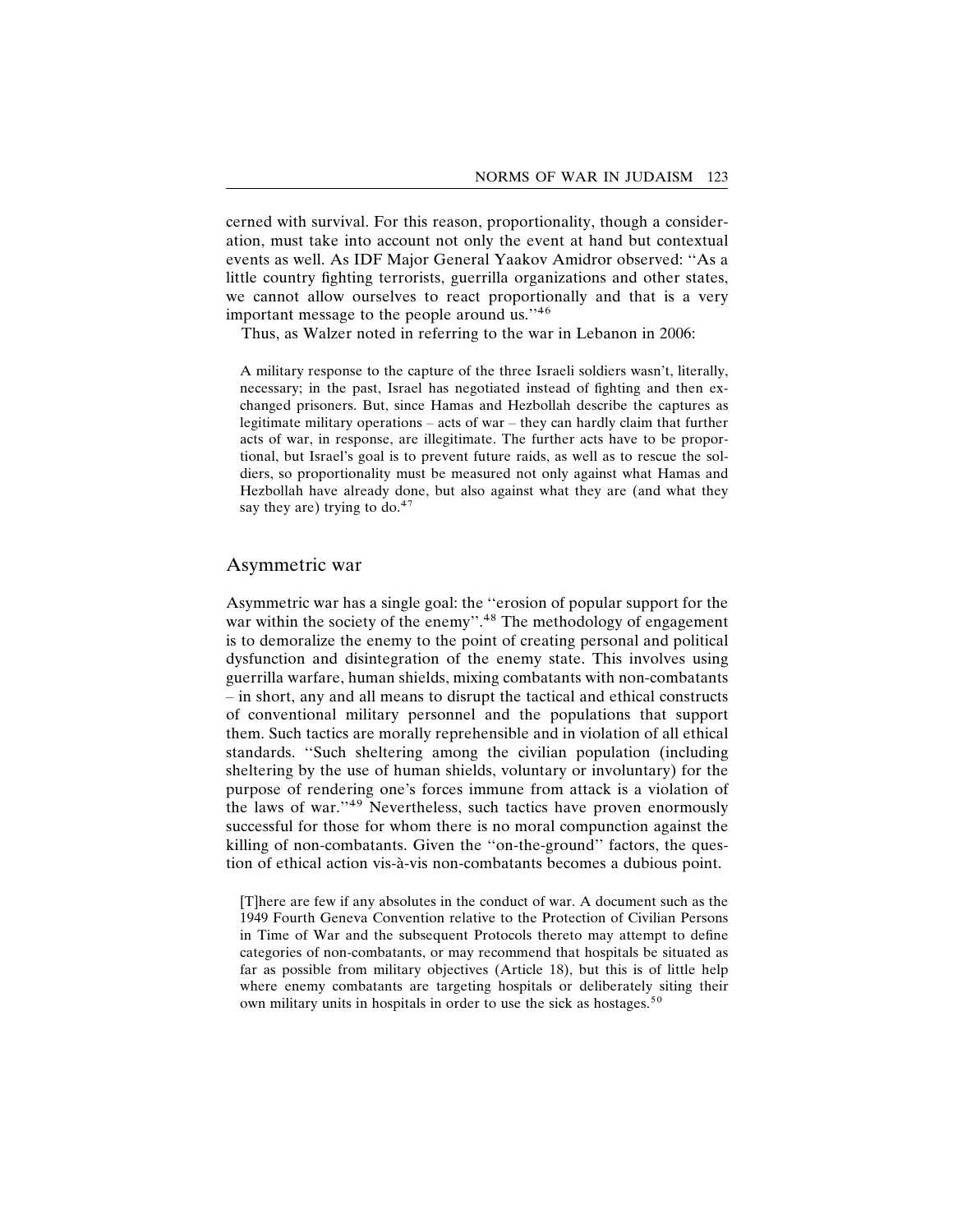Though it is against ''the law'' to place non-combatants in jeopardy, those who engage in asymmetrical warfare do just that – for good reason. Whenever a conventional army kills human shields, it becomes a public relations nightmare for them and a positive factor for the ''underdog'' aggressor who placed the non-combatants in mortal peril in the first place. The media are incapable of distinguishing, or deliberately refuse to distinguish, between those who are justifiably attempting to destroy the enemy's weapons and command and control centres and those who deliberately use civilians as their main weapon – whether as shields on their side or as targets on the other. So the question becomes: how should the conventional forces of a ''Jewish'' state or any state be expected to defend themselves in such a war?

There is nothing in Jewish law or in the Geneva Conventions to answer this question. The primary directive is that life must be preserved, but how do you defend yourself in such circumstances? The answer is that appropriate responsibility must be assigned so that proselytizing through the media is removed as a weapon of asymmetric war. The responsibility for the fate of non-combatants must reside in the hands of the offending party that has placed them in their precarious position. What must be challenged are the outcries of propagandized media that accuse conventional armies and excuse the perpetrators of the original crimes, who claim they have no choice but to kill innocent non-combatants because it is the only way they can wage successful wars against their enemies.<sup>51</sup> In short, if the media become propagators of propaganda, as opposed to being impartial providers of fair and accurate perspectives on the fighting (in words and pictures), then perhaps it becomes necessary to treat the offending media as part of the combatant infrastructure and react accordingly. This is not to deny the media their reporting power, but it is a call to hold them responsible and culpable.

The warfare Israel faces today from its active enemies is a problem that all nations face. Rules of conventional warfare are not observed by groups that resort to terrorism; they are responsible only to their organizations, and are officially unrelated to sovereign states.

How can Israel protect its own sovereignty and its non-combatants, while minimizing the deaths of its enemies' non-combatants? The Israeli philosopher Asa Kasher tried to deal with this by creating a Code of Purity of Arms for the Israel Defense Forces. In a long and very legalistic rationale, he basically says that, in asymmetric warfare, when a nation is attacked by a non-sovereign element in someone else's backyard and then uses the local inhabitants as human shields (via persuasion or extortion), minimizing the deaths of non-combatants is a priority. However, a sovereign state's first priority is to its own non-combatants, not those of the enemy.52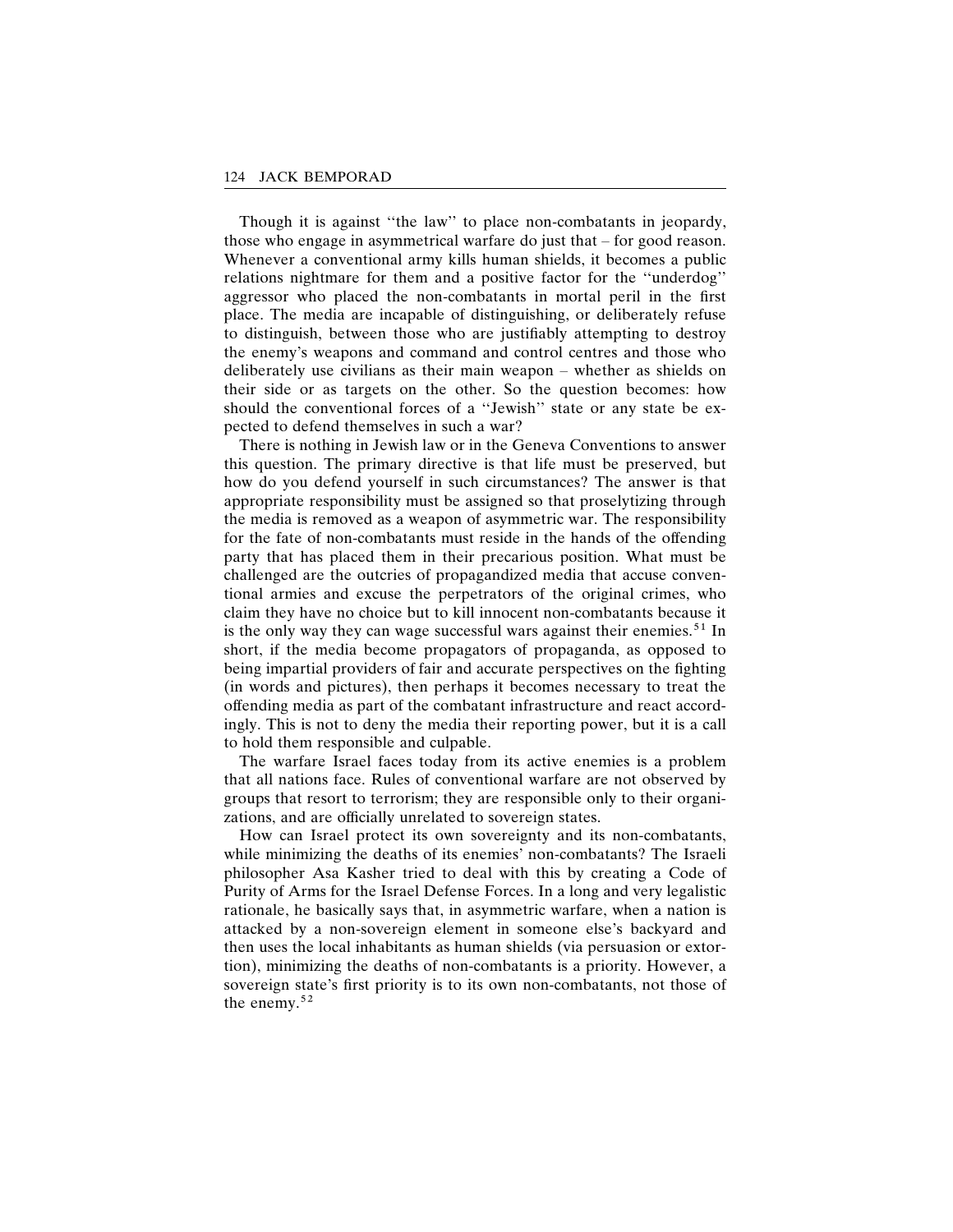The modern era's campaign of Jewish genocide also conditioned the mentality and psychology of how Israel wages its wars. Until the partisans in the ghettos and forests rebelled against the Nazis, it had been the Jewish practice to submit and suffer rather than contest those inflicting injury. The Holocaust convinced the Jews that, if their enemies say that they want to exterminate them and wipe them off the face of the Earth, it is usually not hyperbole. They believe it because the experience was real.

## Nuclear warfare

Such is the concern for the priority of life in Judaic law that the use of weapons of mass destruction is clearly condemned.

The World created by God was meant for life; it was given over to Man to rule, to preserve and cultivate, and not to destroy and mutilate. Man is committed to the construction of the world, and under no circumstances to its destruction. This founding principle is well established both in Halakhah and Aggadah ... The prophet Isaiah stresses this point clearly: The Creator of heaven Who alone is God, Who formed the earth and made it, Who alone established it, did not create it for a waste, but formed it for habitation. (Isaiah 45:18)

As Broyde indicates, Judaic law would sooner mandate surrender than the use of such weapons. But Jewish law is one thing and Israel's concern about self-preservation is another. The Israelis have resorted to nuclear weapons (though not officially) because they are afraid of total destruction and have developed them as a preventative. However, this has set a dangerous precedent, since Iran and Korea now follow similar policies.

In a situation of Mutually Assured Destruction if weapons are used, it is clear that the Jewish tradition would prohibit the actual use of such weapons if such weapons were to cause the large scale destruction of human life on the earth as it currently exists. The Talmud explicitly prohibits the waging of war in a situation where the casualty rate exceeds a sixth of the population. Lord Jakobovits [the former Chief Rabbi of England], in an article written more than thirty years ago, summarized the Jewish law on this topic in his eloquent manner:

In view of this vital limitation of the law of self-defense, it would appear that a defensive war likely to endanger the survival of the attacking and the defending nations alike, if not indeed the entire human race, can never be justified. On this assumption, then, that the choice posed by a threatened nuclear attack would be either complete destruction or surrender, only the second may be morally vindicated.<sup>53</sup>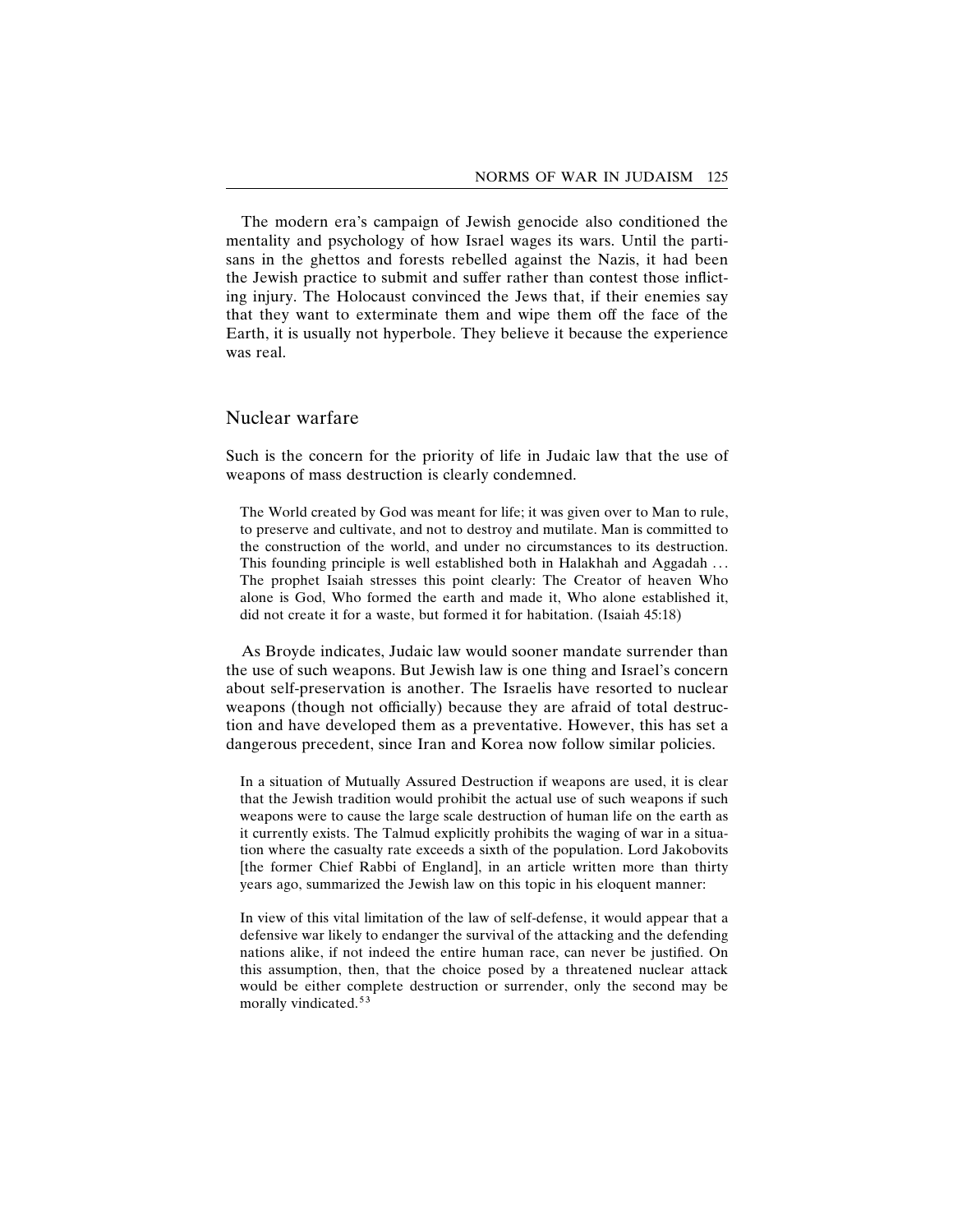As Walter Reich, the former director of the United States Holocaust Memorial Museum, indicates: ''All countries have an obligation to minimize the loss of civilian life, both on their own side and on the other. But no country has an obligation to allow itself to be destroyed or its people killed. Demanding that of any country is a perversion not only of the ethics of war but also of the ethics of life.''54 This seems to be the rationale for the possible use of nuclear weapons.

## Conclusion

We have seen that, in the Bible, any human king – unless he abides by God's law – will literally aggrandize himself, abuse his people, take them to war and lead them to idolatry, because this is what unbridled kingship entails. Such behaviour is the reason for the Torah's limitation on kings, so that the law is above the kings, and the concept of a just king is one who embodies God's virtues. The Messiah is the king who obeys God's will. We also know that Deuteronomy is sermonical and that, until modern times, nothing is found in Jewish teaching that is any way practical or functional as regards strategies or theories of war. There is simply nothing in the law codes or texts.

Experience was Israel's teacher. It was constantly invaded by Assyrians and Babylonians under Persian, Greek and Roman rule, and hundreds of thousands were killed and suffered greatly. Therefore, the rabbis had a horror of war and never had the authority to go to war. Instead, they interpreted stories about the leaders of Israel to make them students of the Torah.<sup>55</sup> However, upon close examination one finds that there is no applicable Halacha for war, so that when it comes to Israel, the modern Jewish state, there is a profound tension.

As a Jewish state, Israel cannot forsake the task of explaining its existence and behaviour in terms of Jewish tradition and heritage, and thereby in universal ethical categories. If Israel were a secular nation-state like other secular states, it would respond in terms of realpolitik, and ethics would apply secondarily – if at all – since all would be subsumed under the imperative of survival.

Israel's dilemma becomes acute when dealing with asymmetrical war. Because it is so complicated, the concepts of restraint and purity of arms (which are noble and correct and were developed in the 1930s by what later became the State of Israel) are continually under review. In modern warfare, especially asymmetric war, maintaining doctrines to safeguard enemy non-combatants is problematic owing to: atomic/biological/chemical weapons; long-range missiles; guerrilla warfare; and terrorism/suicide bombing. Each of these systems is directed at non-combatants.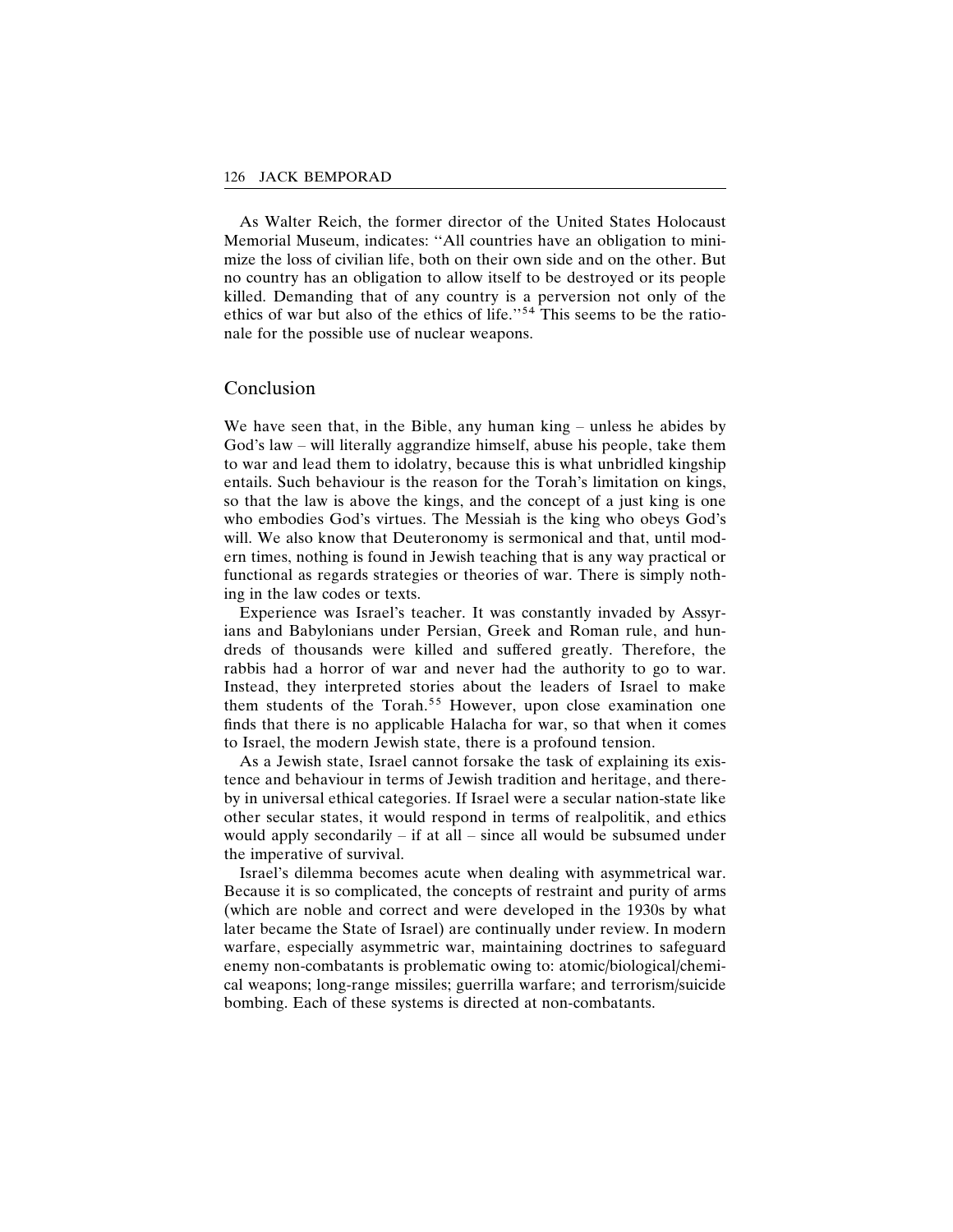So what can Israel do when its civilian population is especially vulnerable? Many Israelis are Holocaust survivors who witnessed something categorically different during World War II, when Jews, almost all of them non-combatants, were marked for total destruction. At that time, the world was presented with an ideology that targeted every single Jew for extinction, but no one believed it, while others were complicit in their murder. Yet such governmental policies were indeed implemented and not one government did much to stop it. As a result, the continuity of Jewish existence can no longer be taken for granted and Israel lives with a siege mentality that looms large in its foreign policy. The Jews did not believe what Hitler said, but now they believe threats from anyone – however remote the possibility of extinction might be.

Under these conditions, the great challenge is to preserve Israel's ethics when it comes to war and not to accept the realpolitik approach, although that approach admits that there is no such thing as a just war. This is true; war cannot be viewed as just. The problem with just war theory is that, as defined by Clausewitz, it is subject to the proper, fair and prim rules of the duel. These rules are inapplicable to modern warfare, as are those of the Geneva Conventions, which apply to ''fair wars'', as if they are possible. At best, one must try to make war not unjust; war is an evil that is necessary to prevent a greater evil.

We must also recognize that the problems we face in carrying out ethical acts are immensely magnified during warfare. In war, we act without knowledge of all the variables and without control over the unforeseen consequences of our actions – consequences that may prove irreversible. What we have learned is that we need to develop resources to establish conditions that make for peace. Jus post bellum must become the most important element of just war theory.

The real challenge for Israel, then, is to take a tradition rooted in peace that has no real foundation for any concept of war, except for scattered tangential material and the history of its ancient tribes, and come to a modus vivendi that it can use to defend itself and establish a Jewish concept for the use of force that is understandable and not heinous. Then one could discuss what the proper Jewish attitude toward the use of force in war should be.

The ethical burden becomes one of justification, because immoral consequences are certain. The risks of war today are higher than they have ever been for the reasons enumerated above and also because we are not dealing solely with sovereign states. War is so terrible that we need an overwhelming burden of proof from anyone who wages war, even in self-defence, that what they are doing is justified. This means war cannot be glorified and its true brutality must be understood.

We know enough about what has happened since World War II to see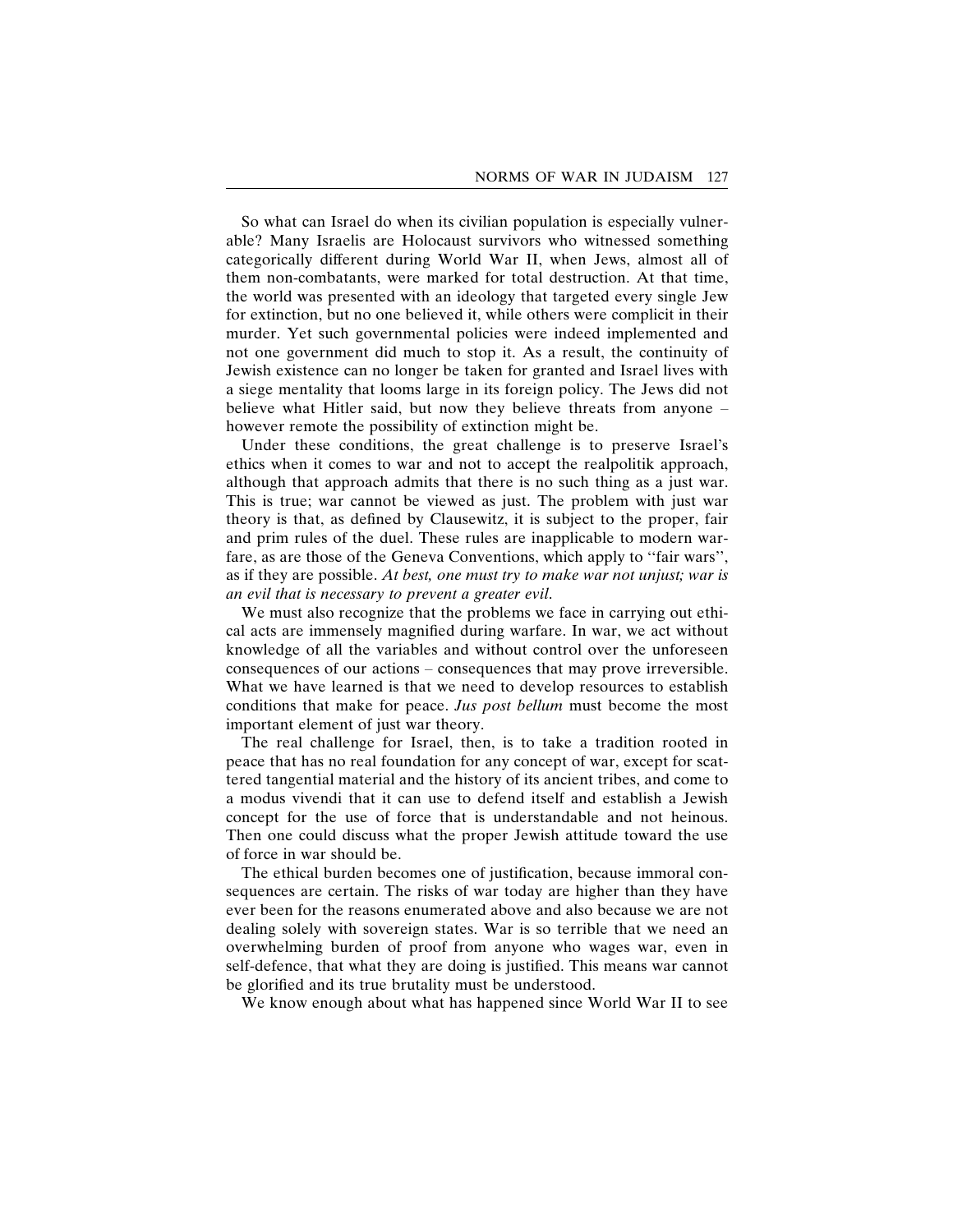how wars are contrived and how leaders fool their people and even themselves into thinking they are fighting right, just and necessary wars, even when it simply is not the case. For war is too often exactly what the Bible says it is, the idolatrous actions of rulers. The media are manipulated by leaders and manipulate the public in turn – so what do the public really know? That is why we should be very suspicious of the reasons states offer for engaging in war and learn to distinguish between the reasons given for war and why governments actually engage in war.

Peace is the result of a lesson everyone has to learn and the State of Israel should be at the forefront of that effort. Israel and other nationstates must develop the resources and conditions to create peace. Peace is the reason the Bible was the first book to speak of the end of war and to insist that kings embody the virtue of peace. The rabbis overwhelmingly speak of seeking peace and pursuing peace; peace is the ultimate Jewish tradition and perhaps the most unattainable one – unless we all make it possible.

# Appendix A: Sotah 8:2–756

1. When the Anointed for the Battle speaks unto the people, he speaks in the Holy Language, for it is written<sup>i</sup> And it shall be when ye draw nigh unto the battle, that the priest shall approach (this is the priest anointed for the battle) and shall speak unto the people (in the Holy Language), and shall say unto them, Hear, O Israel, ye draw nigh unto battle this day against your enemies – and not against your brethren, not Judah against Simeon, and not Simeon against Benjamin, for if ye fall into their hands they will have mercy upon you, for it is written, And the men which have been expressed by name rose up and took the captives and with the spoil clothed all that were naked among them, and arrayed them and shod them and gave them to eat and to drink and anointed them and carried all the feeble of them upon asses and brought them to Jericho, the city of palm trees, unto their brethren: then they returned to Samaria.<sup>ii</sup> Against your enemies do ye go, therefore if ye fall into their hands they will not have mercy upon you. Let not your heart be faint, fear not nor tremble, neither be ye affrighted  $\dots$  Let not your heart be faint at the neighing of the horses and the flashing of the swords; fear not at the clashing of shields and the rushing of the tramping shoes; nor tremble at the sound of the trumpets, neither be ye affrighted at the sound of the shouting; for the Lord your God is he that goeth with you. They come in the strength of flesh and blood, but ye come in the strength of the Almighty. The Philistines came in the strength of Goliath.<sup>iii</sup>

- i. Deuteronomy 20:2 ff.
- ii. 2 Chronicles 28:15.

iii. I Samuel 17:4.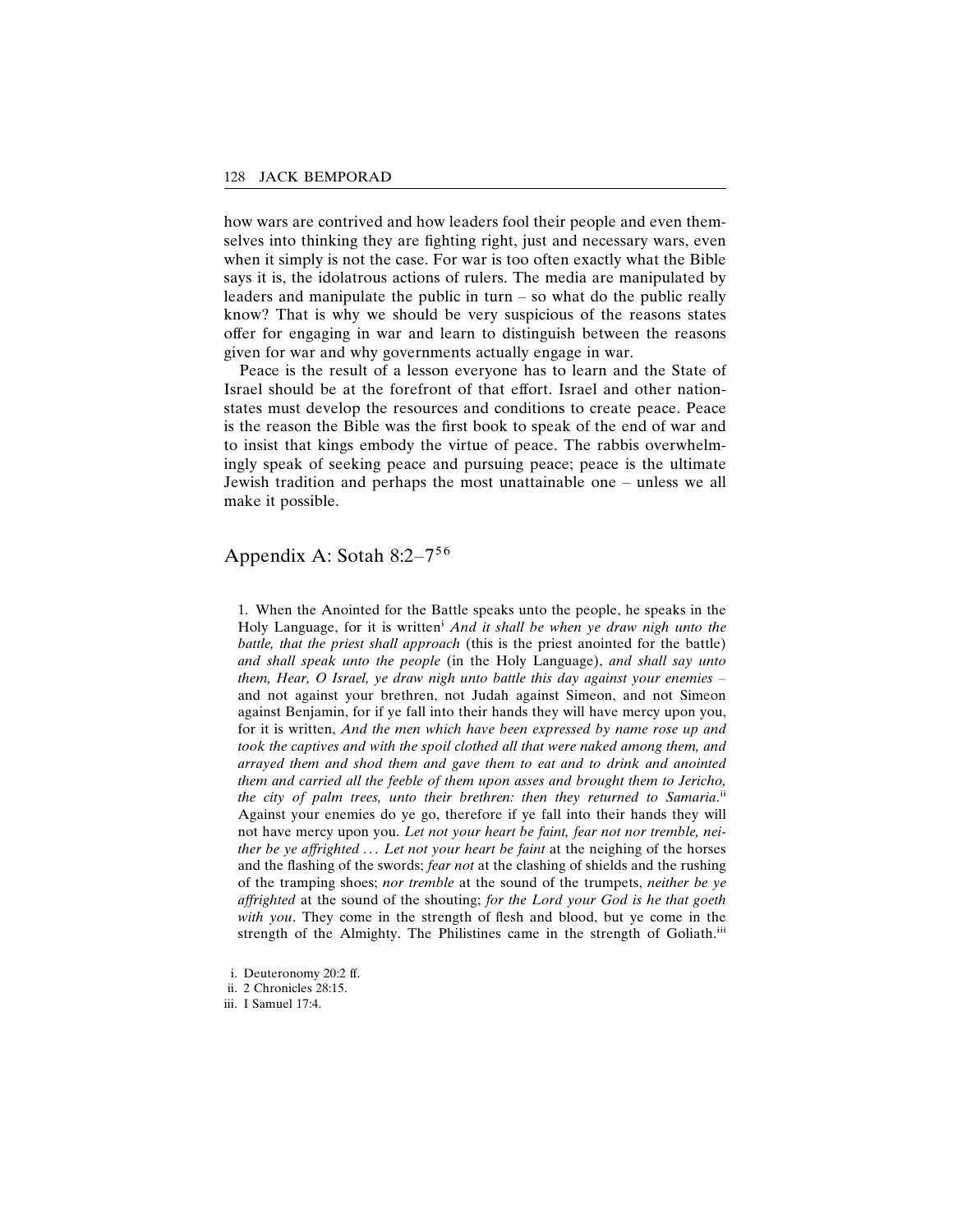What was his end? In the end he fell by the sword and they fell with him. The children of Ammon came in the strength of Shobach.<sup>iv</sup> What was his end? In the end he fell by the sword and they fell with him. But not so are ye, for the Lord your God is he that goeth with you, to fight for you  $\ldots$  This is the Camp of the Ark.

2. And the officers shall speak unto the people, saying, What man is there that hath built a new house and hath not dedicated it, let him go and return to his house ... It is all one whether he builds a house for straw, a house for cattle, a house for wood, or a house for stores; it is all one whether he builds or buys or inherits [a house] or whether it is given him as a gift. And what man is there that hath planted a vineyard and hath not used the fruit thereof  $\dots$  It is all one whether he plants a vineyard or plants five fruit-trees, even if they are of five kinds. It is all one whether he plants vines or sinks them into the ground or grafts them; it is all one whether he buys a vineyard or inherits it or whether it is given him as a gift. And what man is there that hath betrothed a wife ... It is all one whether he betroths a virgin or a widow, or even one that awaits levirate marriage, or whether he hears that his brother has died in battle – let him return home. These all hearken to the words of the priest concerning the ordinances of battle; and they return home and provide water and food and repair the roads.

3. And these are they that may not return: he that builds a gate-house or portico or gallery, or plants but four fruit-trees, or five trees that do not bear fruit; or he that takes back his divorced wife; or<sup>v</sup> a High Priest that marries a widow, or a common priest that marries a woman that was divorced or that performed halitzah, vi or an Israelite that marries a bastard or a Nethinah, or a bastard or a *Nathin*<sup>vii</sup> that marries the daughter of an Israelite – these may not return. R. Judah says: He also that rebuilds his house as it was before may not return. R. Eliezer says: He also that builds a house of bricks in Sharon<sup>viii</sup> may not return.

4. And these are they that stir not from their place: he that built a house and dedicated it, he that planted a vineyard and used the fruits thereof, he that married his betrothed wife, or he that consummated his union with his deceased brother's wife, for it is written, He shall be free for his house one year: for his house<sup>ix</sup> – this applies to his house; he shall be – this is [to include also] his vineyard; and shall cheer his wife – this applies to his own wife; whom he hath taken – this is to include also his deceased brother's wife. These do not provide water and food and do not repair the roads.

- iv. II Samuel 10:16.
- v. Cf. Yeb. 2:4.
- vi. App. I 12,
- vii. App. I 29.
- viii. Where bricks were unsubstantial and not suited for building houses.
- ix. Deut. 24:5.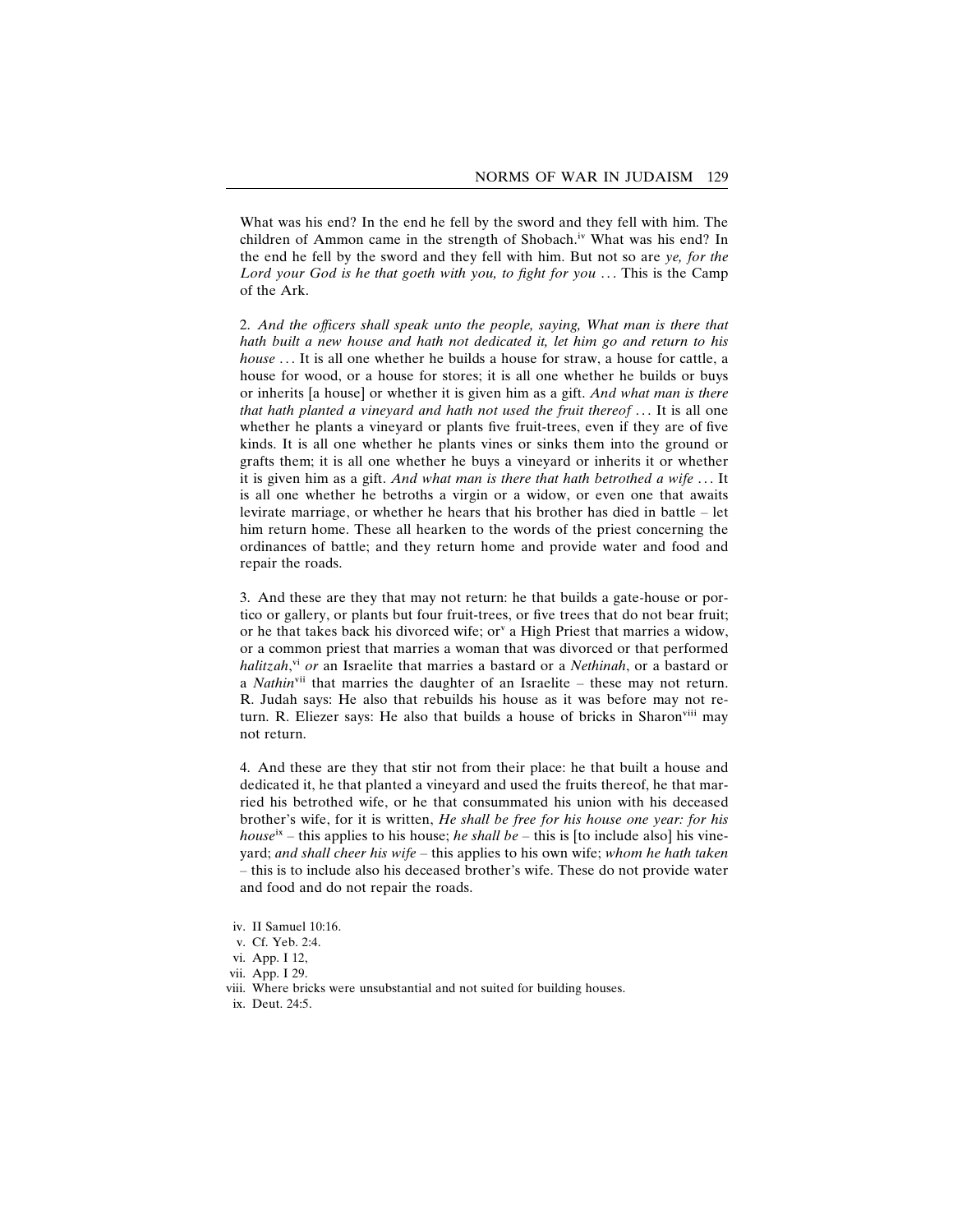5. And the officers shall speak further unto the people [and they shall say, What man is there that is fearful and fainthearted?] R. Akiba says: Fearful and fainthearted is meant literally – he cannot endure the armies joined in battle or bear to see a drawn sword. R. Jose the Galilean says: The fearful and fainthearted is he that is afraid for the transgressions that he has committed; wherefore the Law has held his punishment in suspense [and included him] together with these others, so that he may return because of his transgressions. R. Jose says: If a widow is married to a High Priest, or a woman that was divorced or that had performed halitzah is married to a common priest, or a bastard or a Nethinah to an Israelite, or the daughter of an Israelite to a bastard or a Nathfn – such a one it is that is fearful and fainthearted.

6. And it shall be when the officers have made an end of speaking unto the people that they shall appoint captains of hosts at the head of the people, and at the rearward of the people; they stationed warriors in front of them and others behind them with axes of iron in their hands, and if any sought to turn back the warrior was empowered to break his legs, for with a beginning in flight comes defeat, as it is written, Israel is fled before the Philistines, and there hath been also a great slaughter among the people.<sup>x</sup> And there again it is written, And the men of Israel fled from before the Philistines and fell down slain  $\dots^{x^{i}}$ 

7. What has been said applies to a battle waged of free choice (Milchemet Reshut); but in a battle waged in a religious cause all go forth, even the bridegroom out of his chamber and the bride out of her bridechamber. R. Judah said: What has been said applies to a battle waged in a religious cause; but in a battle waged in duty bound all go forth, even the bridegroom out of his chamber and the bride out of her bridechamber.

# Appendix B: Sotah 42b–44b57

#### Sotah 42b

"Hear the words of the war-regulations and return home." What does he say to them on the battle-field? ''Let not your heart faint; fear not, nor tremble, neither be ye affrighted.'' [These four expressions] correspond to the four means adopted by the nations of the world [to terrorise the enemy]: they crash [their shields], sound [trumpets], shout [battle-cries] and trample [with their horses].

i. Viz., those who are qualified for exemption. V. ibid. 5ff.

x. I Samuel 4:17.

xi. I Samuel 31:1.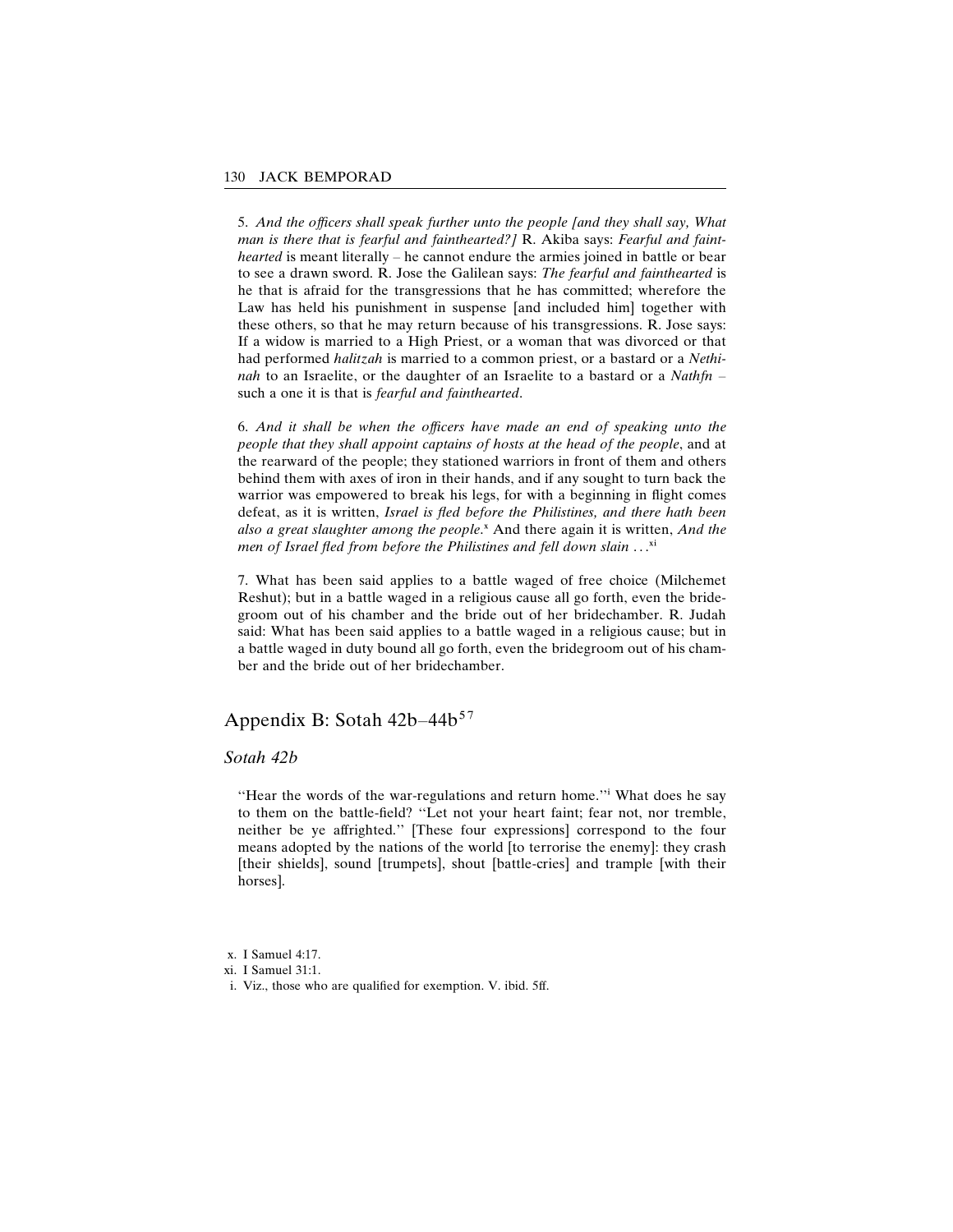## Sotah 43a

WHAT MAN IS THERE THAT HATH BUILT A NEW HOUSE? etc. Our Rabbis taught: "That hath built" – I have here only the case where he built; whence is it [that the law applies also to a case where] he purchased, inherited or somebody gave it to him as a present? There is a text to state, What man is there that hath built a house.<sup>ii</sup> I have here only the case of a house; whence is it that it includes a barn for straw, a stable for cattle, a shed for wood and a storehouse? There is a text to state "that hath built" – i.e., whatever [structure be erected]. It is possible to imagine that I am also to include one who built a lodge, loggia or verandah; there is a text to state "a house" – as "house" implies a place suitable for habitation so every [building for which exemption may be claimed must be] suitable for habitation. R. Eliezer b. Jacob says: [The word] ''house'' [is to be interpreted] according to its usual definition; [and the fact that Scripture does not read] ''and hath not dedicated'' but and hath not dedicated it<sup>iii</sup> is to exclude a robber.<sup>iv</sup> Is this to say that [this teaching] is not in agreement with that of R. Jose the Galilean?<sup>v</sup> For if it agreed with R. Jose the Galilean, behold he has said: Fainthearted<sup>vi</sup> i.e., he who is afraid ...

### Sotah 43b

... because of the transgressions he had committed!vii

AND WHAT MAN IS THERE THAT HATH PLANTED A VINEYARD? etc. Our Rabbis taught: ''That hath planted'' – I have here only the case where he planted; whence is it [that the law applies also to a case where] he purchased, inherited or somebody gave it to him as a present? There is a text to state, And what man is there that hath planted a vineyard. I have here only the case of a vineyard; whence is it that it includes five fruit-trees and even of other kinds [of plantings]? There is a text to state ''that hath planted''. It is possible to think that I am also to include one who planted four fruit-trees or five trees which are not fruit-bearing; therefore there is a text to state ''a vineyard''. R. Eliezer says: [The word] ''vineyard'' [is to be interpreted] according to its usual definition; [and the fact that Scripture does not read] ''one hath not used the fruit'' but ''and hath not used the fruit thereof[''] is to exclude one who bends or grafts [the vine]. But we have the teaching: IT IS ALL ONE WHETHER HE PLANTED, BENT OR GRAFTED IT! – R. Zera said in

- iv. A man who steals a new house is not exempt.
- v. Who exempts a sinner; v. supra p. 222.
- vi. Deut. XX, 8.
- vii. Consequently a robber may return home.

ii. This is understood as: whatever man built a new house, the present owner of it is exempt.

iii. The suffix is superfluous.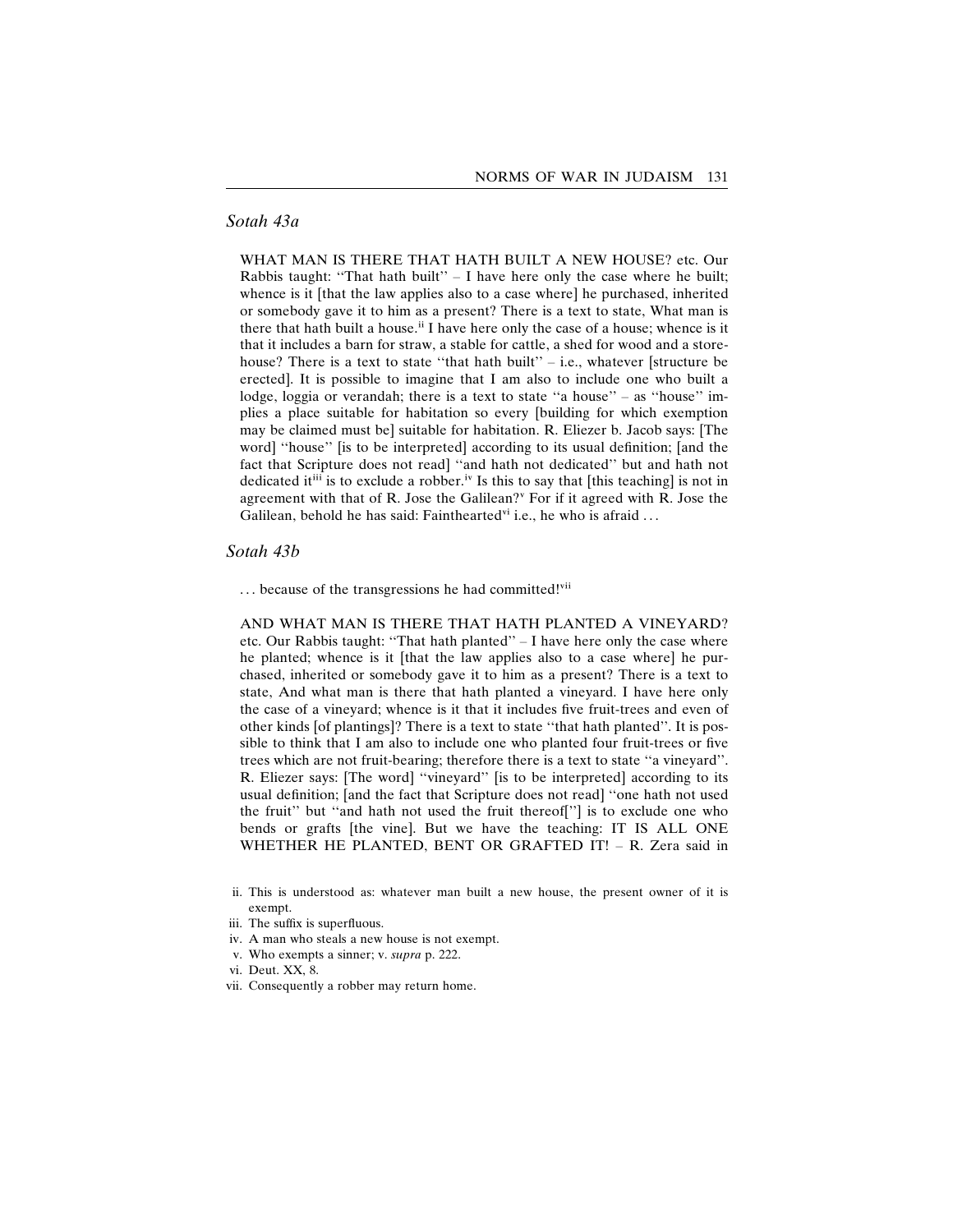the name of R. Hisda: There is no contradiction, the latter referring to a permitted grafting and the former to a prohibited grafting.<sup>viii</sup> What is an instance of this permitted grafting? If I say a young shoot on a young shoot, it follows that he ought to return home on account of [planting] the first young shoot! It must therefore be [grafting] a young shoot on an old stem. But R. Abbahu has said: If he grafted a young shoot on an old stem, the young shoot is annulled by the old stem and the law of 'orlah<sup>ix</sup> does not apply to it! – R. Jeremiah said: It certainly refers to a young shoot on a young shoot, and [the case of a permitted grafting is where], e.g., he planted the first [stem] for a hedge or for timber; as we have learnt: He who plants for a hedge or for timber is exempt from the law of 'orlah.x

What is the distinction that a young shoot is annulled [when grafted] on an old stem<sup>xi</sup> but not [when grafted] on a young shoot? $x^{1i}$  – In the former case if he reconsiders his intention with regard to it, it is incapable of retraction;<sup>xiii</sup> but in the latter case if he reconsiders his intention with regard to it, it is capable of retraction<sup>xiv</sup> since it is then analogous to [plants which] grow of themselves; $x^y$ for we have learnt: When they grow of themselves they are liable to "'orlah." But let him explain [the Mishnah<sup>xvi</sup> as dealing with] the case of a vineyard belonging to two partners, where each returns home on account of his own [grafting]! $xvii$  – R. Papa declared: This is to say that in the case of a vineyard belonging to two partners, the war-regulations do not apply to it.<sup>xviii</sup> Why, then, is it different with five brothers, one of whom dies in battle, $x$ <sup>ix</sup> that they all return home? – In the latter illustration we apply the words ''his wife'' to

- viii. Two different species.
- ix. Lit., "circumcision", the Law of Lev. XIX, 23 forbidding the enjoyment of the fruit of a tree during the first three years of growth. Since this regulation does not apply to a young shoot grafted on an old stem, it is not regarded as a new planting.
- x. And similarly he would not have to return on account of it.
- xi. And its fruit is not subject to 'orlah.
- xii. [Since it has been stated that one returns on account of a young shoot grafted on to another which has been planted for timber.]
- xiii. An old stem can never become young again, consequently the young shoot grafted to it becomes annulled.
- xiv. The planter can change his mind within the first three years, and determine the purpose of the young shoot, originally grafted for timber, to be for fruit, so that it becomes itself subject to 'orlah.
- xv. And at the time of their plantation there was no definite purpose in the mind of the planter whether it was for fruit or timber.
- xvi. Which rules that one returns on account of grafting
- xvii. [Instead of the far-fetched circumstance where the first young shoot was planted for timber.]
- xviii. Lit., ''they do not return on account of it from the army''. The partners do not have exemption for a new planting or grafting which belongs to them jointly, so that the Mishnah cannot deal with such a case.
- xix. Leaving no offspring so that his wife is due to marry one of his brothers.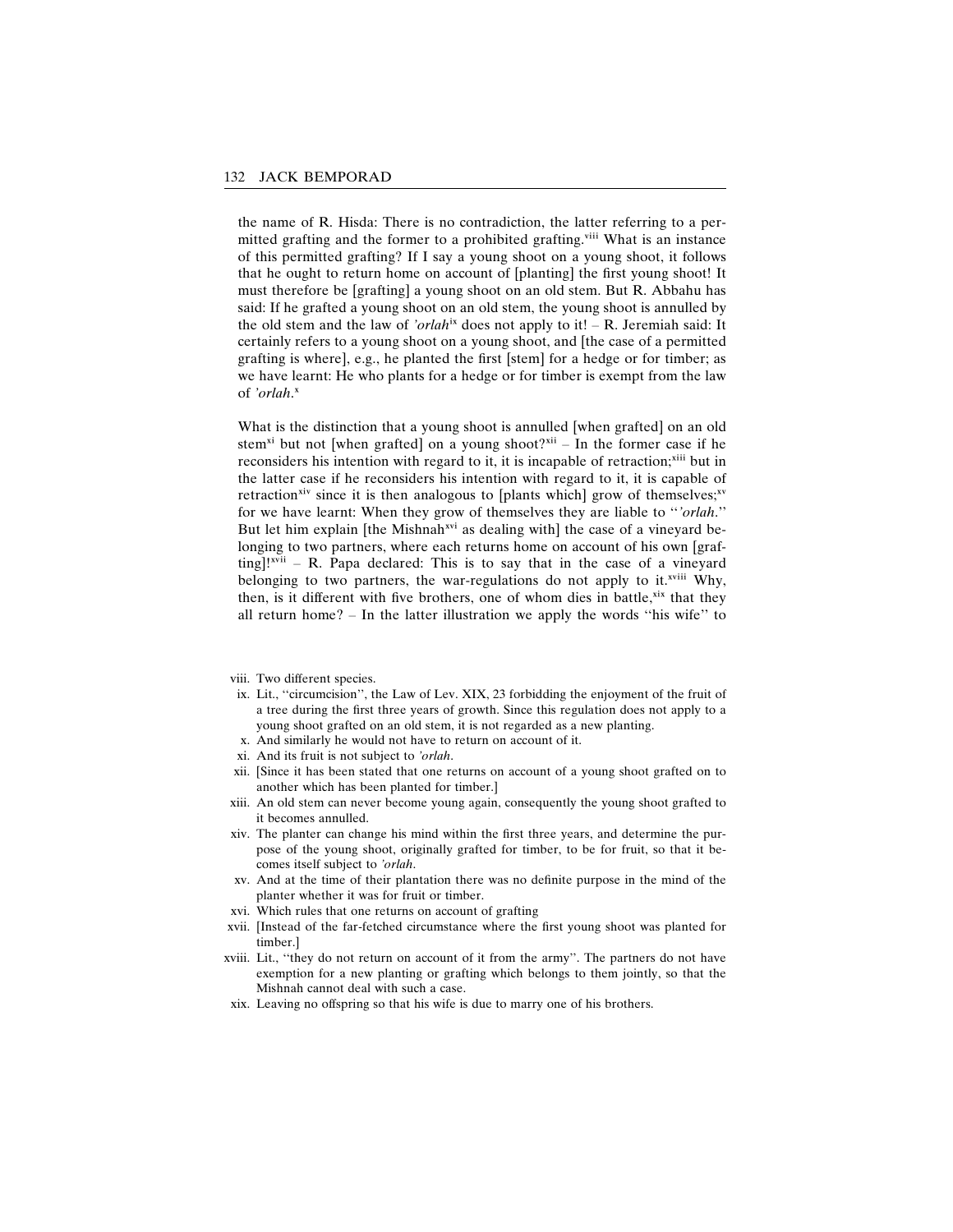each one of them;<sup>xx</sup> but in the other we cannot apply the words "his vineyard" to each one of them.<sup>xxi</sup>

R. Nahman b. Isaac said: [The Mishnah deals with the] case where he grafted<sup>xxii</sup> a tree into vegetables, and this accords with the view of the teacher responsible for the following teaching: If one bends<sup>xxiii</sup> a tree into vegetables – Rabban Simeon b. Gamliel allows it in the name of R. Judah b. Gamda of Kefar Acco,<sup>xxiv</sup> but the Sages forbid it. When R. Dimi came [from Palestine to Babylon] he reported in the name of R. Johanan, Whose teaching is it?xxv It is that of R. Eliezer b. Jacob. Did not R. Eliezer b. Jacob declare above, The word ''vineyard'' [is to be interpreted] according to its usual definition? So here also "planted" [is to be interpreted] according to its usual definition; hence if he planted he does [return home], but if he bends or grafts he does not.<sup>xxvi</sup>

When R. Dimi came he reported that R. Johanan said in the name of R. Eliezer b. Jacob: A young shoot less than a handbreadth in height is liable for 'orlah so long as it appears to be a year old;<sup>xxvii</sup> but this only applies where there are two plants with two other plants parallel to them and one in front.<sup>xxviii</sup> Should, however, the entire vineyard [consist of such shoots], then it is talked about.<sup>xxix</sup>

#### Sotah 44a

AND WHAT MAN IS THERE THAT HATH BETROTHED A WIFE? etc. Our Rabbis taught: ''That hath betrothed'' – it is all one whether he betrothed a virgin or a widow or a childless widow waiting for her brother-in-law; and even when there are five brothers, one of whom died in battle, they all return home.<sup>xxx</sup> [The fact that Scripture does not read] "and hath not taken" but "and hath not taken her'' is to exclude a High Priest who married a widow, an ordinary priest who married a divorcee or a Haluzah, a lay Israelite who married an illegitimate or a Nethinah, or a daughter of an Israelite married to an illegitimate or a Nathin. Is this to say that [this teaching is] not in agreement with

- xx. Since it is not determined which one will marry her.
- xxi. Since it belongs to them jointly.
- xxii. [So Rashi. Rabina is answering the question in the Mishnah exempting one who grafts, cur. edd: ''bent''.]
- xxiii. [Tosef. Kil. I, has ''grafts''.]
- xxiv. [Being a permissible grafting it exempts the owner.]
- xxv. Viz., the statement above: is to exclude one who bends or grafts (the vine).
- xxvi. [Even in a permissible case of bending or grafting.]
- xxvii. Because if he uses its fruit, it might seem to others that he was doing what was forbidden.
- xxviii. Five plants so arranged are considered a vineyard, to which all agree that the law of 'orlah applies, v. Ber. 35a.
- xxix. It is generally known that the vineyard has this peculiarity, and he may use the fruit. xxx. V. supra p. 214.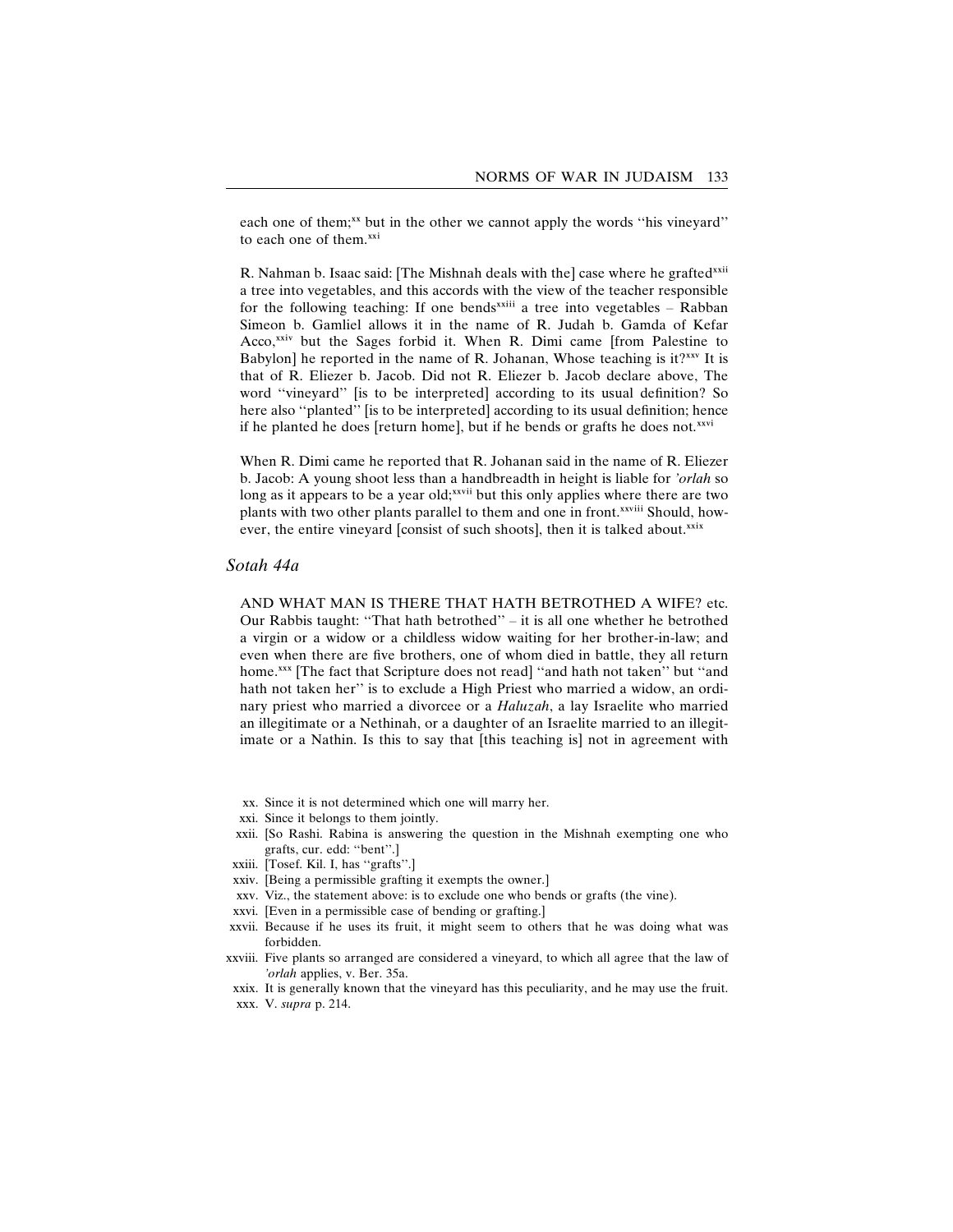R. Jose the Galilean? For if it agreed with R. Jose the Galilean, behold he has said: ''Fainthearted'' i.e., he who is afraid because of the transgressions he had committed!<sup>xxxi</sup> – You may even say that it agrees with R. Jose the Galilean, and it is in accord with Rabbah; for Rabbah said: He is certainly not guilty until he has cohabited with her. For what is the reason [of the prohibition] shall he not take?<sup>xxxii</sup> So that he shall not profane [his seed].<sup>xxxiii</sup> Hence he does not receive the punishment of lashes<sup>xxxiv</sup> until he has cohabited with her.

Our Rabbis taught: [The order of the phrases is] ''that hath built'', ''that hath planted'', ''that hath betrothed''. The Torah has thus taught a rule of conduct: that a man should build a house, plant a vineyard and then marry a wife. Similarly declared Solomon in his wisdom, Prepare thy work without, and make it ready for thee in the field, and afterwards build thine house $x$ <sub>xxxv</sub> – "prepare thy work without'', i.e., a dwelling place; ''and make it ready for thee in the field'', i.e., a vineyard; ''and afterwards build thine house'', i.e., a wife. Another interpretation is: ''prepare thy work without'', i.e., Scripture; ''and make it ready for thee in the field'', i.e., Mishnah; ''and afterwards build thine house'', i.e., Gemara. Another explanation is: ''prepare thy work without'', i.e., Scripture and Mishnah; ''and make it ready for thee in the field'', i.e., Gemara; ''and afterwards build thine house'', i.e., good deeds. R. Eliezer, son of R. Jose the Galilean says: "Prepare thy work without," i.e., Scripture: Mishnah and Gemara; "and make it ready for thee in the field," i.e., good deeds; "and afterwards build thine house[''], i.e., make research [in the Torah] and receive the reward.

THE FOLLOWING DO NOT RETURN HOME: HE WHO BUILT A LODGE etc. A Tanna taught: If [when rebuilding the house] he adds a row [of fresh bricks] to it, he does return home.xxxvi

R. ELIEZER SAYS: ALSO HE WHO BUILT A BRICK-HOUSE IN SHARON DOES NOT RETURN HOME. A Tanna taught: [The reason is] because they have to renew it twice in a period of seven years.

THE FOLLOWING DO NOT MOVE FROM THEIR PLACE: HE WHO BUILT A NEW HOUSE AND DEDICATED IT etc. Our Rabbis taught: A new wifexxxvii – I have here only ''a new wife''; whence is it [that the law applies also to] a widow and divorcee? There is a text to state ''wife'', i.e., in every case. Why, however, does the text state ''a new wife?'' [It means] one who is

- xxxi. If that is so, the men who contracted an illegal marriage should return home.
- xxxii. Lev. XXI, 14, referring to the women forbidden in marriage to a High Priest. xxxiii. Ibid. 15.
- xxxiv. And but for the verse ''and hath not taken her'', they would not be exempted where there was betrothal.
- xxxv. Prov. XXIV, 27
- xxxvi. It is then regarded as a new house.
- xxxvii. Deuteronomy XXIV, 5.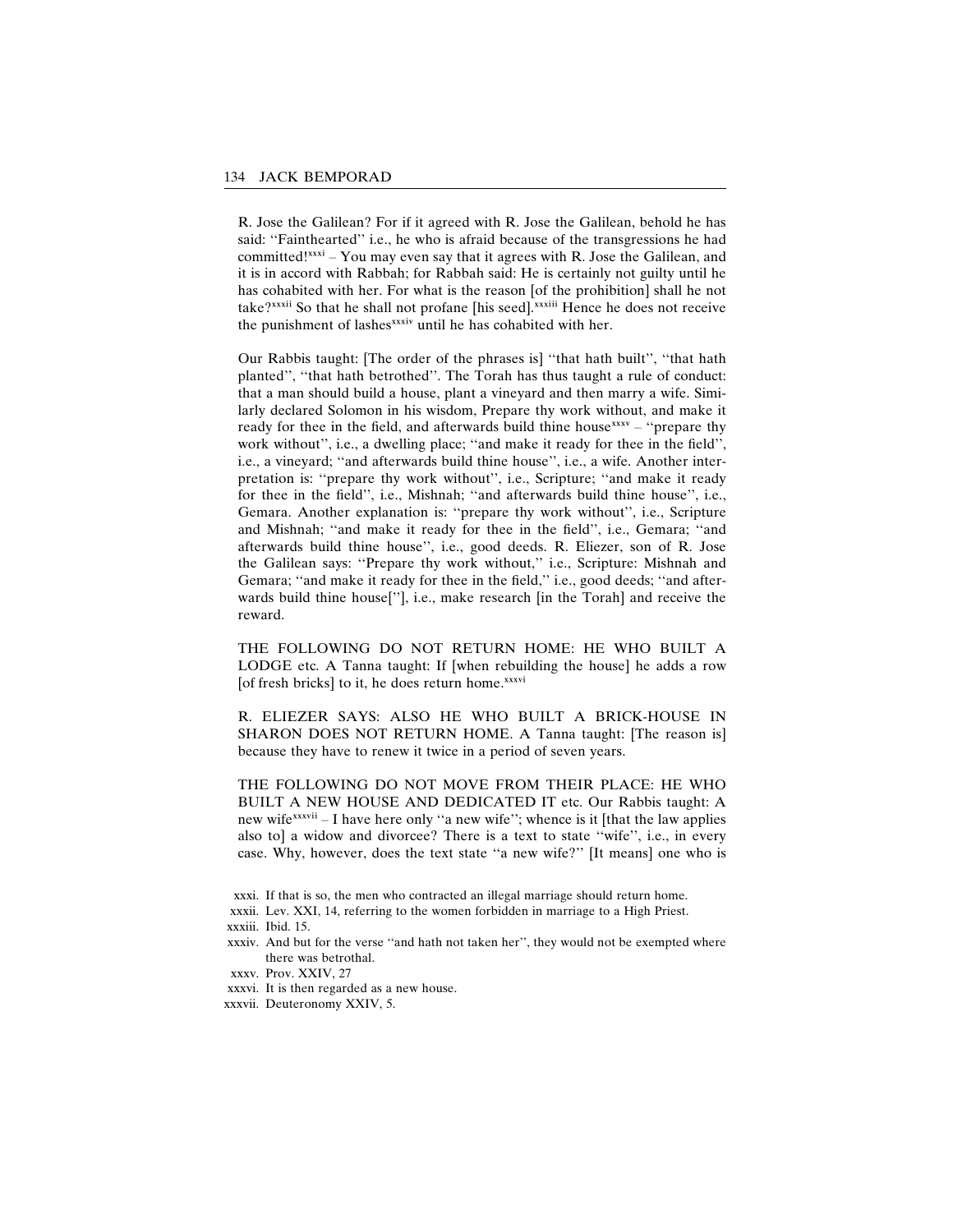new to him, thus excluding the case of a man who takes back his divorced wife, since she is not new to him.

Our Rabbis taught: He shall not go out in the host<sup>xxxviii</sup> – and it is possible to think that he does not go out in the host, but he supplies water and food and repairs the roads [for the army]; therefore there is a text to state, ''Neither shall he be charged with any business.'' It is possible to think that I am also to include [among those who do not move from their place] the man who built a house but did not dedicate it, or planted a vineyard and did not use its fruit, or betrothed a wife but did not take her; therefore there is a text to state, ''Neither shall he be charged" – but you may charge others.<sup>xxxix</sup> Since, however, it is written ''Neither shall he be charged'', what is the purpose of ''He shall not go out in the host?''xl So that a transgression of the Law should involve two prohibitions.

#### Sotah 44b

**GEMARA.** What is the difference between R. Jose and R. Jose the Galilean?<sup>xli</sup> – The issue between them is the transgression of a Rabbinical ordinance.<sup>xlii</sup> With whom does the following teaching accord: He who speaks between [donning] one phylactery and the other<sup>xliii</sup> has committed a transgression and returns home under the war-regulations? With whom [does it accord]? With R. Jose the Galilean. Who is the Tanna of the following: Our Rabbis taught: If he heard the sound of trumpets and was terror-stricken, or the crash of shields and was terror-stricken, or [beheld] the brandishing of swords and the urine discharged itself upon his knees, he returns home? With whom [does it accord]? Are we to say that it is with R. Akiba and not R. Jose the Galilean?<sup>xliv</sup> – In such a circumstance even R. Jose the Galilean admits [that he returns home], because it is written: Lest his brethren's heart melt as his heart.<sup>xlv</sup>

AND IT SHALL BE, WHEN THE OFFICERS HAVE MADE AN END etc. The phrase, BECAUSE THE BEGINNING OF FLIGHT IS FALLING should be, ''because falling is the beginning of flight''! Read [in the Mishnah]: Because falling is the beginning of flight.

xxxviii. Ibid.

- xxxix. E.g., who have built a house and not dedicated it or betrothed a woman and not taken her to wife.
	- xl. The former surely includes the latter.
	- xli. Since they agree in defining ''fainthearted'' as one afraid of his sins.
	- xlii. R. Jose does not consider this sufficient to warrant exemption; therefore in the Mishnah he instances marriages forbidden by the Torah as the kind of transgression for which exemption may be claimed.
	- xliii. Upon the arm and the forehead. It is forbidden to speak between the putting on of the two.
	- xliv. Since the latter does not understand ''fainthearted'' as relating to physical fear.
	- xlv. Deut. XX, 8.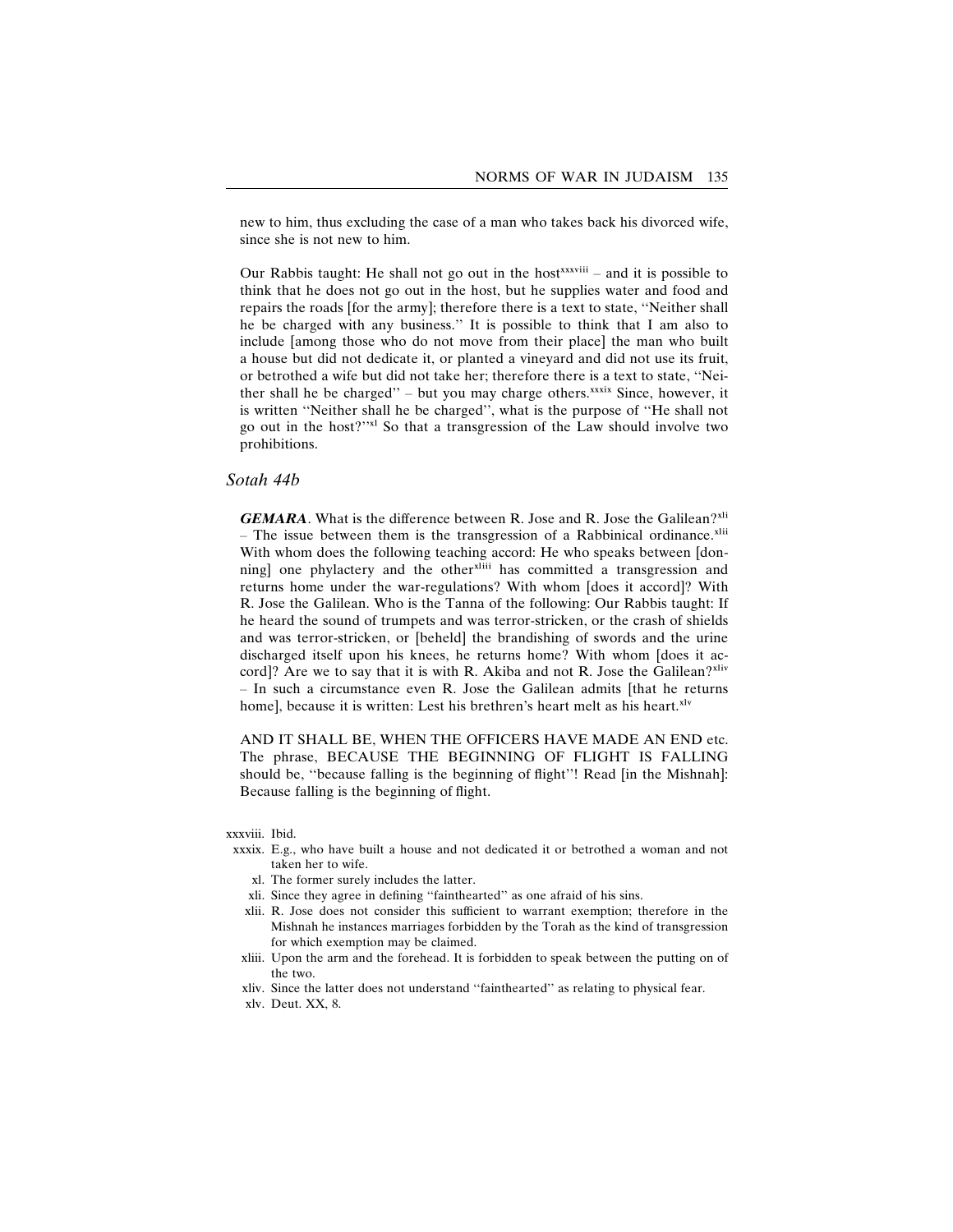# Appendix C: ''Warfare and Its Restrictions in Judaism''58

Intermediate wars such as preventive, anticipatory, or preemptive [ones] defy so neat a classification. Not only are the classifications debated in the Talmud, but commentators disagree on the categorization of the differing positions in the Talmud.

The major clash occurs between the eleventh century Franco-German scholar Rashi and the thirteenth century Franco-Provencal scholar Meiri. According to Rashi, the majority position considers preemptive action to be discretionary whereas the minority position expounded by Rabbi Judah considers it to be mandatory.

. . . National self-defense is as much a moral right as is personal self-preservation. Whereas it is clear that offensive war cannot be subsumed under the inalienable right of self-defense, the moral status of pre-emptive attacks is not as clear. Is the moral category of self-defense limited to an already launched attack? The majority talmudic position, according to Rashi, and that of Rabbi Judah, according to Meiri, would answer in the affirmative. Their position is seconded by Article 51 of the United Nations Charter, which states: ''Nothing in the present Charter shall impair the inherent right of individual of [sic] collective self-defence if an armed attack occurs against a member.''

The minority position of Rabbi Judah, according to Rashi, and the majority position, according to Meiri, however, hold that a preemptive strike against an enemy amassing for attack is close enough to a defensive counterattack to be categorized as mandatory. This position holds that to wait for an actual attack might so jeopardize national security as to make resistance impossible. . . .

According to Meiri, a preemptive strike, against an enemy who it is feared might attack or who is already known to be preparing for war is deemed mandatory by the majority of the rabbis, but discretionary by Rabbi Judah. Accordingly, Rabbi Judah defines a counterattack as mandatory only in response to an already launched attack. A similar reading of Maimonides also limits the mandatory classification to a defensive war launched in response to an attack.

## Further reading

- Mitchell G. Bard, Myths and Facts: QA Guide to the Arab-Israeli Conflict. Chevy Chase, MD: America Israeli Cooperative Enterprise, 2001.
- Geoffrey Best, War and Law since 1945. Oxford: Clarendon Press, 1997.
- J. David Bleich, ''Response to Noam Zohar'', in Daniel H. Frank (ed.) Commandment and Community: New Essays in Jewish Legal and Political Philosophy. Albany, NY: SUNY Press, 1995.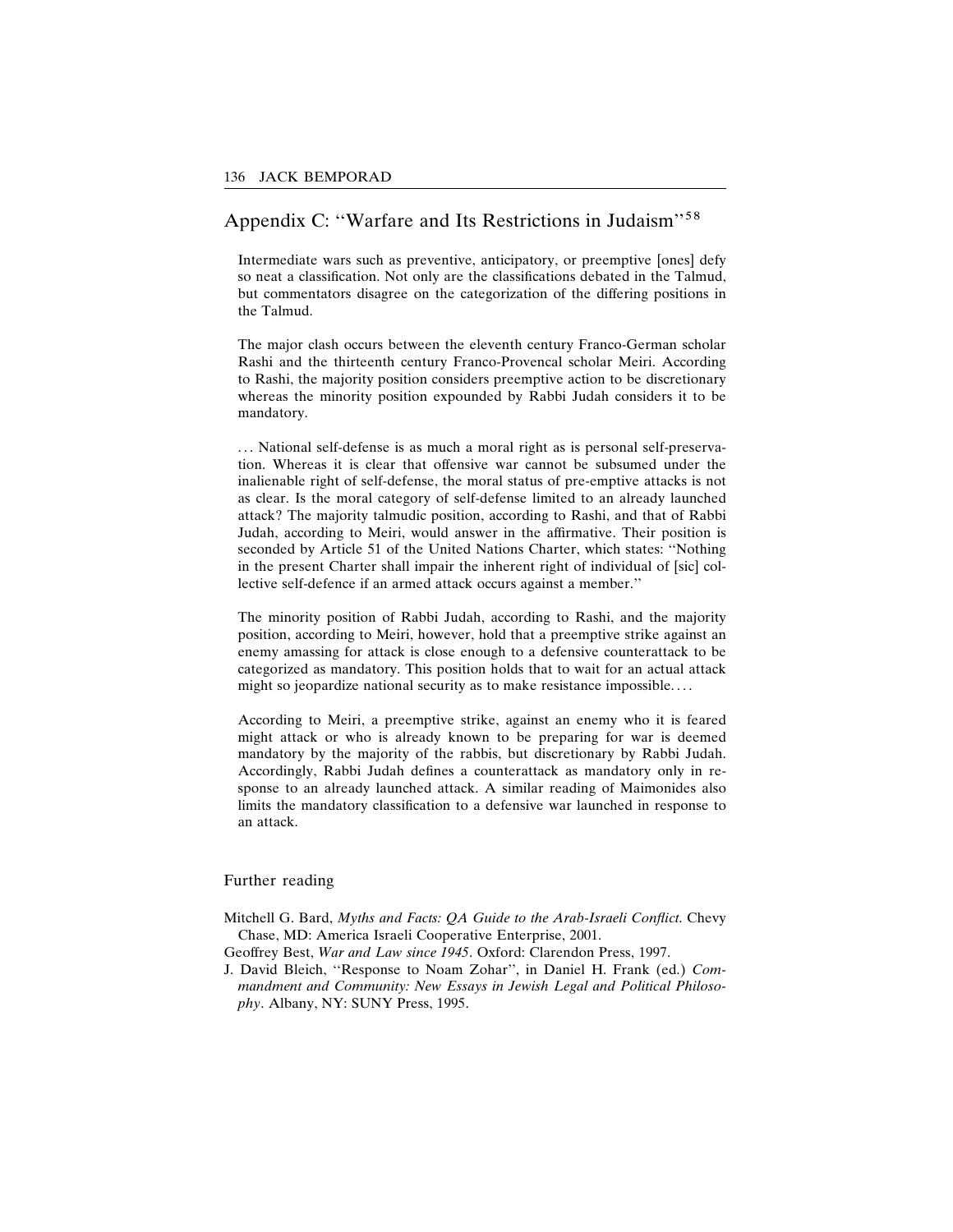- Abraham J. Edelheit, History of Zionism: A Handbook and Dictionary. Boulder, CO: Westview Press, 2000.
- David J. Forman, "Goodbye, 'Purity of Arms' Goodbye, Morality", at  $\langle$ http:// www.rhr.israel.net/pencraft/goodbyepurityofarmsgoodbyemorality.shtml> (accessed 7 October 2008).
- Alan B. Gewirth, "The Moral Status of Israel", in Tomis Kapitan (ed.) Philosophical Perspectives on the Israeli-Palestinian Conflict. Armonk, NY: M. E. Sharpe, 1997.
- Uriel Heilman, ''The Ethics of War'', The Jewish Journal of Greater Los Angeles, 17 October 2002,  $\langle$ http://www.jewishjournal.com/home/preview.php?id=9441 $\rangle$ .
- John Kelsay, Islam and War: A Study in Comparative Ethics. Louisville, KY: Westminster/John Knox Press, 1993.
- Daniel Landes, ''A Vow of Death'', in Confronting Omnicide: Jewish Reflections on Weapons of Mass Destruction. Northvale, NJ: Jason Aronson, 1991.
- Hillel Neuer, "Human Bombs, Human Shields", Daily Express, 6 May 2002.
- David Novak, Covenantal Rights: A Study in Jewish Political Theory. Princeton, NJ: Princeton University Press, 2000.
- A. Roberts and R. Guelff, Documents on the Laws of War, 2nd edn. Oxford: Clarendon Press, 1989.
- Martin Sicker, Between Man and God: Issues in Judaic Thought. Westport, CT: Greenwood Press, 2001.
- Richard Sorabji, ''Just War from Ancient Origins to the Conquistadors Debate and Its Modern Relevance'', in Richard Sorabji and David Rodin (eds) The Ethics of War: Shared Problems in Different Traditions. Burlington, VT: Ashgate, 2006.
- Daniel Statman, ''Jus in Bello and the Intifada'', in Tomis Kapitan (ed.) Philosophical Perspectives on the Israeli-Palestinian Conflict. Armonk, NY: M. E. Sharpe, 1997.
- Shelby Steele, "Life and Death", Wall Street Journal, 22 August 2006, p. A12.
- Jan Van Der Meulen and Joseph Soeters, ''Considering Casualties: Risk and Loss during Peacekeeping and Warmaking", Armed Forces & Society, 31(4), 2005: 483–486.
- Kenneth L. Vaux, Ethics and the Gulf War: Religion, Rhetoric, and Righteousness. Boulder, CO: Westview Press, 1992.

## Notes

1. The term ''holy war'' itself never occurs in the Bible, but the basic concept is that it is God who conducts war, as clearly expressed in the book of Exodus, which refers to Yaweh as a ''man of war''. It is the Exodus narrative that is the biblical paradigm for the understanding of warfare. In his commentary on the book of Exodus, Umberto (Moshe David) Cassuto refers to it as a great epic that details the deeds of Yaweh as the source of freedom and the liberator of the people from Egyptian slavery. Millard Lind, who wrote YWHW is a Man of War, calls this the Exodus paradigm. The Septuagint (the Greek translation of the Jewish Scriptures 300–200 BCE), concerned with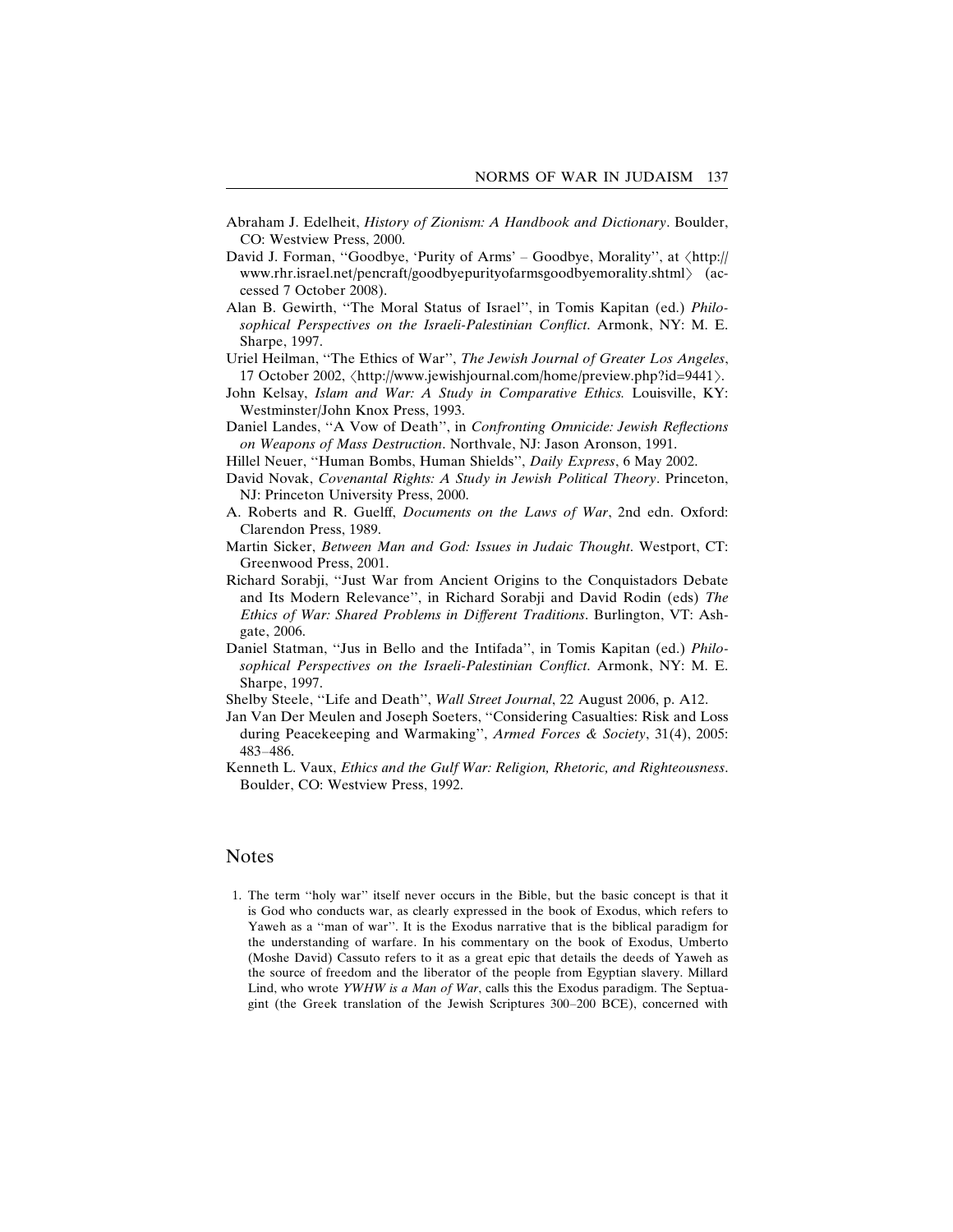anthropomorphism, translates the Lord as one who destroys war, and Onkelos, a nephew of the Roman emperor Titus, who converted to Judaism and wrote on the Bible, states the Lord is the victor over war.

- 2. Moshe Weinfeld, Deuteronomy and the Deuteronomic School. Winona Lake, IN: Eisenbraus, 1992, pp. 51–52.
- 3. Hans Jochen Boecker, Law and the Administration of Justice in the Old Testament and the Ancient Near East, translated by Jerry Mosier. Augsburg: Fortress, 1980, p. 183.
- 4. Matitiahu Tsevat, The Meaning of the Book of Job and Other Biblical Studies. New York: KTAV Publishing, 1980, p. 91.
- 5. Take, for example, the Hittites. They appear in Joshua, Judges, both books of Samuel, Kings, Chronicles, Ezra, Nechemia and Ezekiel, as do the other nations.
- 6. Personal communication with Robert Seltzer.
- 7. A Sanhedrin (Hebrew: וירדהנס; Greek: συνέδριον, synedrion, "sitting together", hence "assembly" or "council") is an assembly of 23 judges biblically required in every city. The Great Sanhedrin is an assembly of 71 of the greatest Jewish judges, who constituted the supreme court and legislative body of ancient Israel. The Great Sanhedrin was made up of a chief justice (Nasi), a vice chief justice (Av Beit) and 69 general members, who all sat in the form of a semi-circle when in session. ''The Sanhedrin'' without qualifier normally refers to the Great Sanhedrin. When the Temple in Jerusalem was standing (prior to its destruction in 70 CE), the Great Sanhedrin would meet in the Hall of Hewn Stone in the Temple during the day, except before festivals and Shabbat.
- 8. Aviezer Ravitzky, ''Shalom'', posted 17 February 2007 on The Network of Spiritual Progressives;  $\langle$ http://www.spiritualprogressives.org/article.php?story=20070218062058498 $\rangle$ (accessed 6 October 2008).
- 9. Norman Solomon, ''The Ethics of War: Judaism'', in Richard Sorabji and David Rodin (eds) The Ethics of War: Shared Problems in Different Traditions. Burlington, VT: Ashgate, 2006, pp. 108–110, p. 110.
- 10. See, for example, *The Babylonian Talmud*, London: Soncino, 1969. Tractate Sanhedrin, pages  $16a-b$  (available at  $\hbox{http://www.come-and-hear.com/talmud/index.html}$ ), accessed 7 October 2008):

WAR OF FREE CHOICE etc.

Whence do we deduce this? – Said R. Abbahu: Scripture states, And he shall stand before Eleazar the Priest [who shall inquire for him by the judgment of the Urim before the Lord. At his word shall they go out and at his word they shall come in, both he and all the children of Israel with him even all the Congregation] {Num. XXVII, 21–22}. ''He'', refers to the King {Joshua, who had regal authority}; ''And all the children of Israel with him,'' to the Priest anointed for the conduct of war {and whose call to war must be heeded by all Israelites}; and, ''all the Congregation,'' means the Sanhedrin {V. p. 3, no. 4}. But perhaps it is the Sanhedrin whom the Divine Law instructs to inquire of the Urim and Tummim? {I.e., that none but the Sanhedrin (also the King and the Priest anointed for war) may enquire of the Urim and Tummim: but not because of any need to obtain their permission for the proclamation of war $-$  But [it] may be deduced] from the story related by R. Aha b. Bizna in the name of R. Simeon the Pious: A harp hung over David's bed, and as soon as midnight arrived, a northerly wind blew upon its strings and caused it to play of its own accord. Immediately David arose and studied the Torah until the break of dawn. At the coming of dawn, the Sages of Israel entered into his presence and said unto him: ''Our Sovereign King, thy people Israel need sustenance.'' ''Go and support yourselves by mutual trading {lit., ''one from another''},'' David replied, ''But,'' said they, ''a handful does not satisfy the lion, nor can a pit be filled with its own clods'' {a community cannot live on its own resources}. Whereupon David said to them: ''Go and stretch forth your hands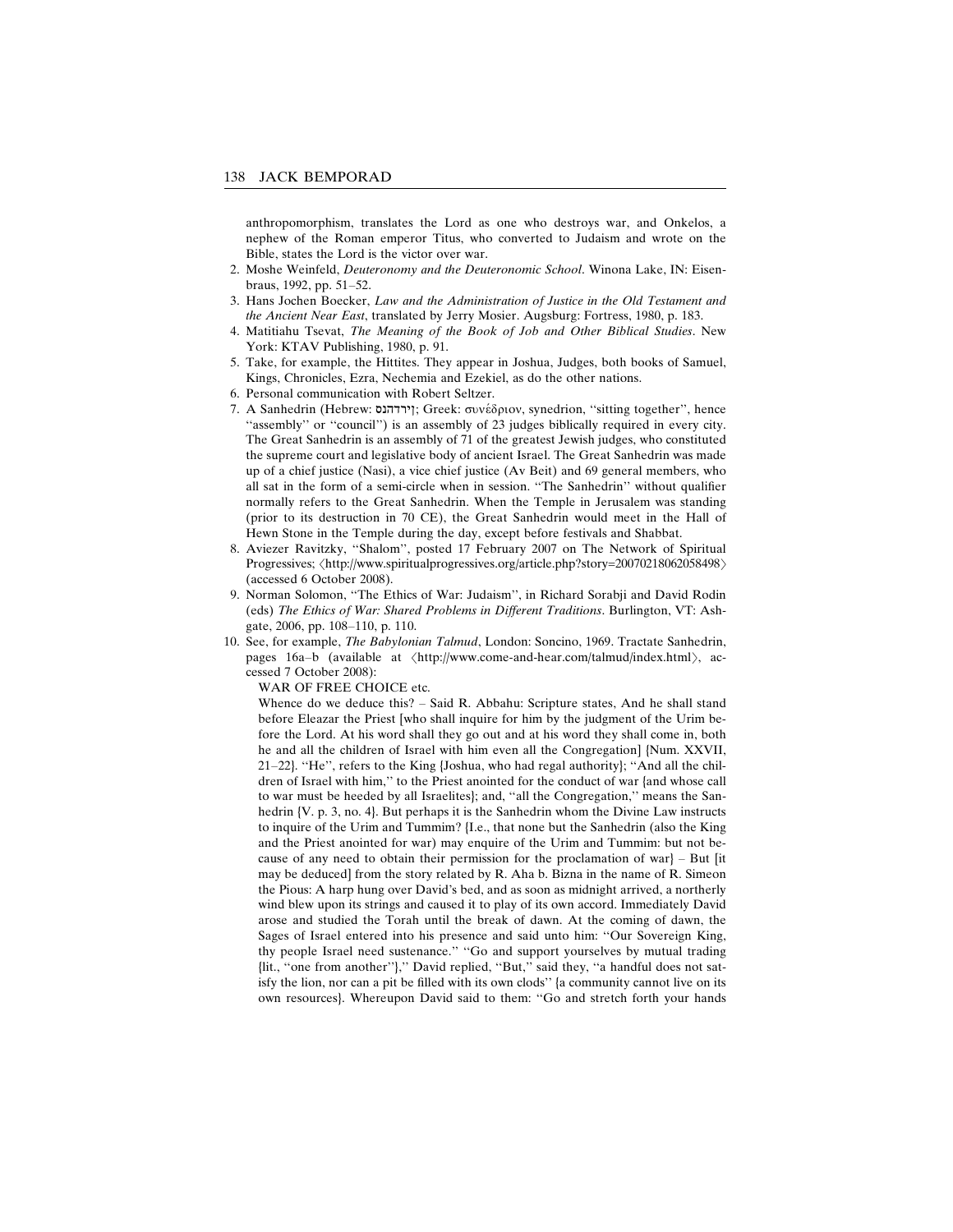with a troop [of soldiers] {invade foreign territory}.'' Immediately they held counsel with Ahitophel and took advice from the Sanhedrin {hence the ruling in the Mishnah, that the permission of the Sanhedrin was required for the proclamation of war} and inquired of the Urim and Tumim. R. Joseph said: What passage [states this]?

 $-$  And after Ahitophel was Benaiah the son of Jehoiada {the Biblical version of the verse is *Jehoiada the son of Benaiah*. Tosaf. Hananel and Aruk (art. [H] a.) base their versions on this reading and comment accordingly. Rashi and this translation follow the text of the printed editions of the Talmud which agree with II Sam. XX, 23, and I Chron. XVIII, 17} and Abiathar; and the Captain of the king's host was Joab {I Chron. XXVII, 34}. ''Ahitophel'' is the adviser, even as it is written, And the counsel of Ahitophel which he counselled in those days, was as if a man inquired from the word of God {II Sam. XVI, 23}. "Benaiah the son of Jehoiada," refers to the Sanhedrin, and "Abiathar" to the Urim and Tummim.

- 11. Herbert Danby, The Mishnah. Oxford: Oxford University Press, 1933, p. 302.
- 12. See Sotah 8:5.
- 13. Reuven Kimelman, ''Warfare and Its Restrictions in Judaism'', Brandeis University, at hhttp://www.bc.edu/research/cjl/meta-elements/texts/current/forums/Isr-Hez/kimleman\_ war.htm) (accessed 6 October 2008).
- 14. See Rabbi J. David Bleich, in Tradition, Journal of Orthodox Jewish Thought, 21(1), 1983: 35, fn 9.
- 15. Encyclopedia Judaica, Vol. 16. Jerusalem: Keter, 1972, p. 8.
- 16. Solomon, ''The Ethics of War: Judaism''.
- 17. Ibid.
- 18. Moses Maimonides, ''Kings'', in The Code of Maimonides. New Haven, CT: Yale University Press, 1949, pp. 220–224.
- 19. Elliot Dorff, ''In Defense of Defense'', S'vara, 2(1), 1991; excerpt available at hhttp://www.myjewishlearning.com/ideas\_belief/warpeace/War\_TO\_Combat/War\_Types\_ Hartman/War\_Defensive\_Dorff.htm $\rangle$  (accessed 6 October 2008).
- 20. Ibid.
- 21. Solomon, ''The Ethics of War: Judaism'', p. 112.
- 22. Maimonides, ''Kings''.
- 23. Ibid.
- 24. Zvi Yaron, ''Religion and Morality in Israel and in the Dispersion'', in Marvin Fox (ed.) Modern Jewish Ethics, Theory and Practice. Columbus, OH: Ohio State University Press, 1975, p. 237 (emphasis added).
- 25. Ibid., p. 237.
- 26. Michael Walzer, Just and Unjust Wars: A Moral Argument with Historical Illustrations. New York: Basic Books, 1992, p. 3.
- 27. Ibid., pp. 61–62.
- 28. Dorff, ''In Defense of Defense''.
- 29. Richard Norman, Ethics, Killing & War. Cambridge: Cambridge University Press, 1995, p. 133.
- 30. Norman Solomon, ''Judaism and the Ethics of War'', International Review of the Red Cross, 87(858), 2005: 302.
- 31. UN Charter, Chapter 7, at  $\frac{\text{http://www.un.org/aboutun/charter/chapter7.htm}}{$  (accessed 7 October 2008).
- 32. John C. Bender, ''Self-Defence and Cambodia: A Critical Appraisal'', in Richard A. Falk (ed.) The Vietnam War and International Law: The Widening Context, Vol. 3. Princeton, NJ: Princeton University Press for the American Society of International Law, 1972, p. 139.
- 33. Noam J. Zohar, ''Morality and War: A Critique of Bleich's Oracular Halakha'', in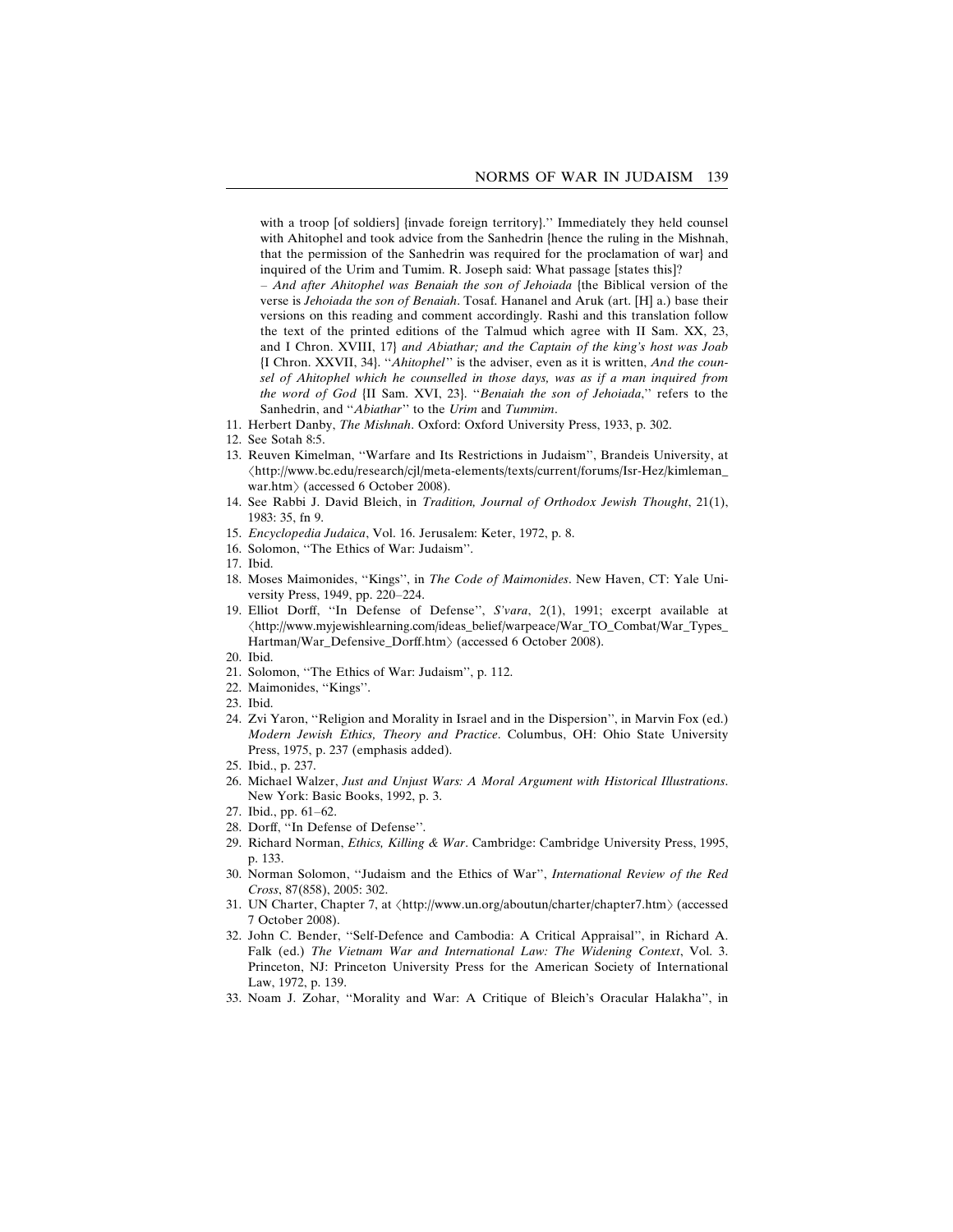Daniel H. Frank (ed.) Commandment and Community: New Essays in Jewish Legal and Political Philosophy. Albany, NY: SUNY Press, 1995, p. 254.

- 34. Mira Schuarov, ''Security Ethics and the Modern Military: The Case of the Israel Defence Forces'', Armed Forces & Society, 31(4), 2005: 187.
- 35. Israel Defense Forces website, "Ethics", at  $\hbox{\tt \langle http://door.i.df.i]/IDF/English/about/}$ doctrine/ethics.htm $\rangle$  (accessed 7 October 2008).
- 36. Quoted in Solomon, ''Judaism and the Ethics of War'', p. 307.
- 37. Solomon, ''The Ethics of War: Judaism'', p. 124.
- 38. Ibid., pp. 122 ff.
- 39. Quoted in Solomon, ''Judaism and the Ethics of War'', pp. 305–306.
- 40. Solomon, ''Judaism and the Ethics of War'', p. 306.
- 41. Solomon, ''The Ethics of War: Judaism'', p. 127.
- 42. ''War, Ethics and Values: An Interview with Brad Hirschfield'', National Jewish Center for Learning and Leadership, available at  $\langle$ http://www.clal.org/ss46.html $\rangle$  (accessed 7 October 2008).
- 43. David Rodin, ''The Ethics of Asymmetric War'', in Richard Sorabji and David Rodin (eds) The Ethics of War: Shared Problems in Different Traditions. Burlington, VT: Ashgate, 2006, p. 162.
- 44. John Keegan (quoting Sir Adam Roberts), quoted in Kenneth Anderson, ''Proportionality in jus in bello'', Kenneth Anderson's Law of War and Just War Theory Blog, 2006; available at  $\langle$ http://kennethandersonlawofwar.blogspot.com/2006/07/proportionality-injus-in-bello.html $\rangle$  (accessed 7 October 2008).
- 45. Solomon, ''Judaism and the Ethics of War'', pp. 308–309.
- 46. Joshua Brilliant, ''Gen. Amidror: Hizballah's Recovery Timetable'', United Press International, 6 September 2006; cited at  $\langle$ http://dailyalert.org/archive/2006-09/2006-09-08. html $\rangle$  (accessed 23 October 2008).
- 47. Michael Walzer, ''War Fair'', The New Republic, 31 July 2006.
- 48. "The Changing Face of War", available at  $\langle \text{http://www.henciclopedia.org.uy/autores/}$ Laguiadelmundo/GlobalWar.htm / (accessed 7 October 2008).
- 49. Kenneth Anderson et al., ''A Public Call for International Attention to Legal Obligations of Defending Forces as Well as Attacking Forces to Protect Civilians in Armed Conflict'', 19 March 2003. Reproduced on Kenneth Anderson's Law of War and Just War Theory Blog, available at  $\langle$ http://kennethandersonlawofwar.blogspot.com/2006/07/ civilian-collateral-damage-and-law-of.html $\rangle$  (accessed 7 October 2008).
- 50. Solomon, ''Judaism and the Ethics of War'', p. 308.
- 51. Reuters photographs manipulated by computer software were used to make damage in Beirut look worse than it was; doctored ambulances in Cana were used by Associated Press to report falsely that Israel targeted ambulances; captions in TIME about a direct Israeli hit on a bank of Hezbollah truck-mounted missile-launchers in a Lebanese army parking lot were altered to say that an Israeli jet was shot down over civilian territory; New York Times reporter Judith Miller was used to convince Americans that going to war in Iraq was vital; the Arutz7 media network in Israel agitates for the far right in Israel; ultra-orthodox Rabbi Ovadia Yosef broadcasts out of context into Arab lands and his extreme views have a tremendous effect on their hatred of Israel as a ''Jewish State''.
- 52. Asa Kasher and Amos Yadlin, ''The Military Ethics of Fighting Terror: An Israeli Perspective", Journal of Military Ethics, 4(1), 2005: 3–32.
- 53. Michael J. Broyde, ''Fighting the War and the Peace: Battlefield Ethics, Peace Talks, Treaties, and Pacifism in the Jewish Tradition'', available on the Jewish Law website,  $\langle$ http://www.jlaw.com/Articles/war3.html $\rangle$  (accessed 7 October 2008).
- 54. Walter Reich, "Ethics of War", New York Sun, 10 August 2006 (OpEd).